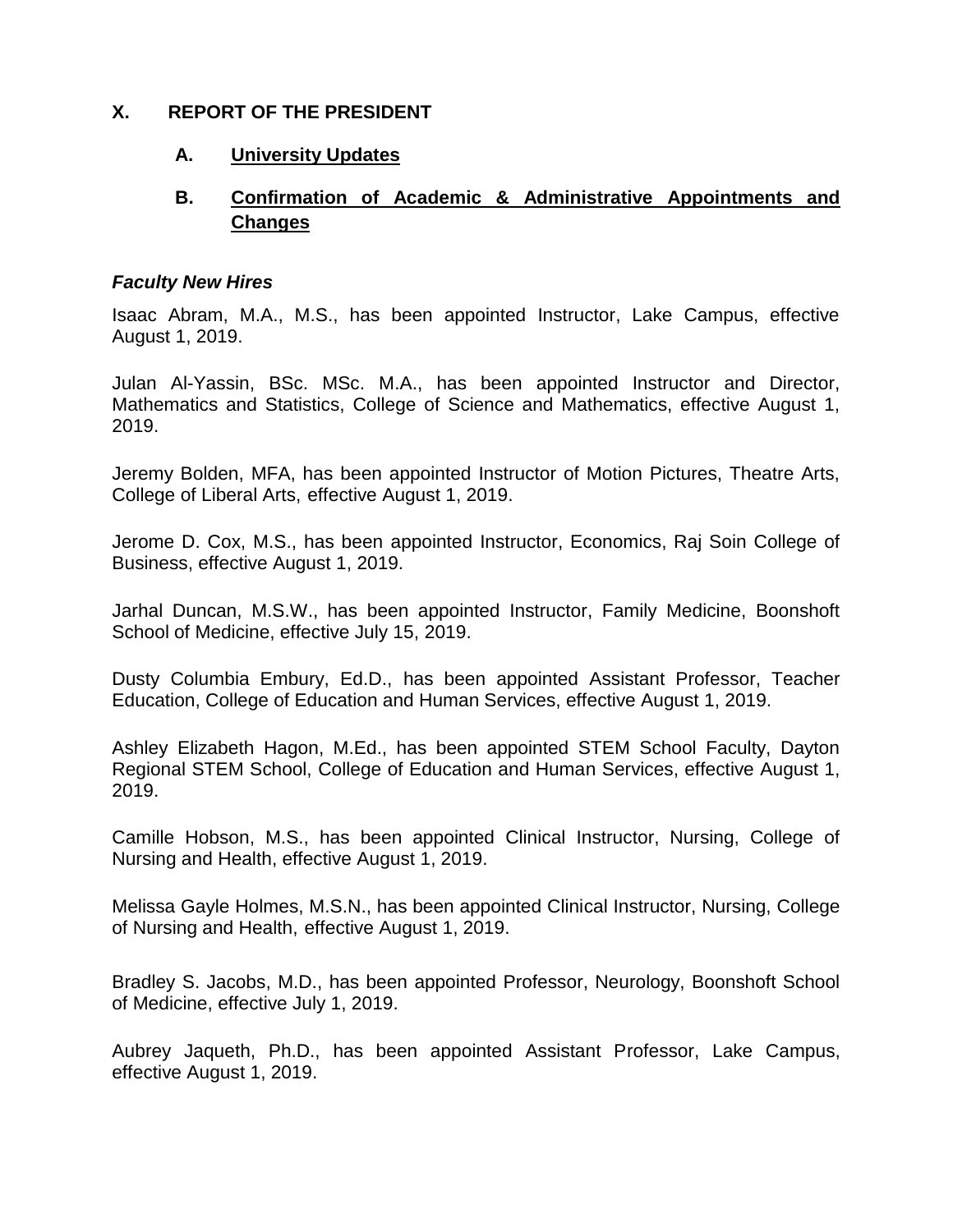Lynn Patrick Landis, Ph.D., has been appointed Assistant Professor, Leadership Studies in Education, College of Education and Human Services, effective August 1, 2019.

Sierra Nicole Larcomb, B.S., has been appointed STEM School Faculty, Dayton Regional STEM School, College of Education and Human Services, effective August 1, 2019.

Melanie Marshall, Ph.D., M.S., has been appointed Assistant Professor, Lake Campus, effective August 1, 2019.

Brian M. Merrill, M.D., M.B.A., has been appointed Assistant Professor, Psychiatry, Boonshoft School of Medicine, effective July 1, 2019.

Craig A. Rohan, M.D., has been appointed Assistant Professor, Pharmacology and Toxicology, Boonshoft School of Medicine, effective August 8, 2019.

Francis W. Russo, B.A, has been appointed Instructor/Musical Director, Theatre Arts, College of Liberal Arts, effective August 1, 2019.

Michelle A. Sampson, M.F.A, has been appointed Visiting Assistant Professor, Theatre Arts, College of Liberal Arts, effective August 1, 2019.

Rachel Elizabeth Sauder, B.S., has been appointed STEM School Faculty, Dayton Regional STEM School, College of Education and Human Services, effective August 1, 2019.

Kelly Renee Vanderhorst, M.Ed., has been appointed STEM School Faculty, Dayton Regional STEM School, College of Education and Human Services, effective August 1, 2019.

Ashley Trenae Wheeler, M.Ed., has been appointed STEM School Faculty, Dayton Regional STEM School, College of Education and Human Services, effective August 1, 2019.

Kyle G. Wilkinson, MFA, has been appointed Visiting Assistant Professor, Theatre Arts, College of Liberal Arts, effective August 1, 2019.

Bridget Bonds Williams, M.S., has been appointed STEM School Faculty, Dayton Regional STEM School, College of Education and Human Services, effective August 1, 2019.

Natasha Lynn Wilson, B.A., has been appointed STEM School Faculty, Dayton Regional STEM School, College of Education and Human Services, effective August 1, 2019.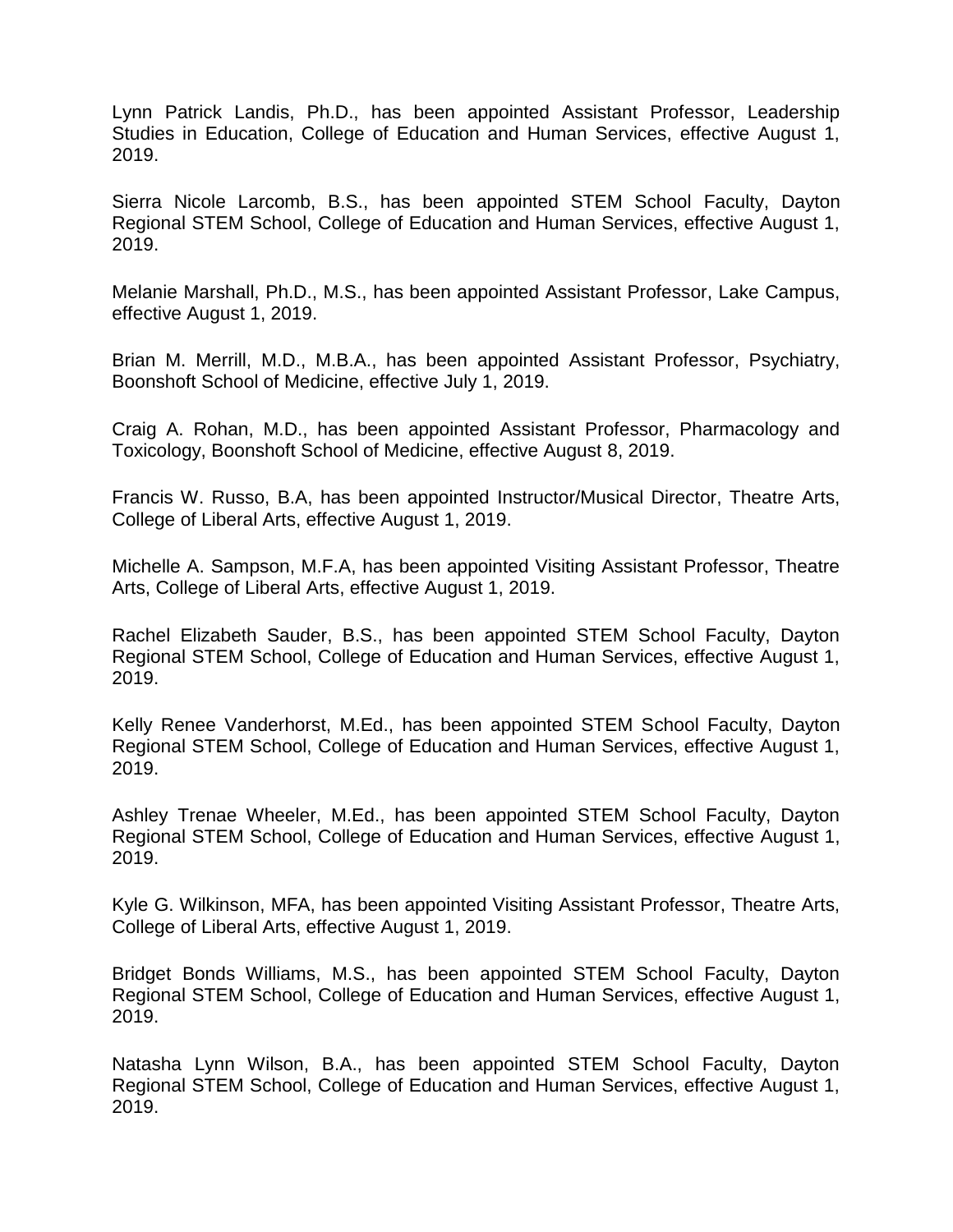Zheng Xu, Ph.D., has been appointed Assistant Professor, Mathematics and Statistics, College of Science and Mathematics, effective August 1, 2019.

Hui Si Zhao, B.A., has been appointed STEM School Faculty, Dayton Regional STEM School, College of Education and Human Services, effective August 1, 2019.

Pascale A. Abadie, Ph.D., has been appointed Associate Professor, Modern Languages, College of Liberal Arts, effective August 1, 2019.

Steven Bradley Aldredge, M.M., has been appointed Lecturer, College of Liberal Arts, effective August 1, 2019.

#### *Faculty Promotions*

Ajay Agarwal, M.D., has been appointed Professor, Medicine, Boonshoft School of Medicine, effective July 1, 2019.

Joshua Noel Ash, Ph.D., has been appointed Associate Professor, Electrical Engineering, College of Engineering and Computer Science, effective August 1, 2019.

Maria P. Astudillo, M.Ed., has been appointed Senior Lecturer, Modern Languages, College of Liberal Arts, effective August 1, 2019.

Hamed Attariani, Ph.D., has been appointed Associate Professor, Lake Campus, effective August 1, 2019.

Huma Aman Bashir, Ed.D., has been appointed Associate Professor, Human Services, College of Education and Human Services, effective August 1, 2019.

David Ryan Benson, Ph.D., has been appointed Lecturer, Science and Mathematics, Lake Campus, effective August 1, 2019.

Carl F. Brun, Ph.D., has been appointed Vice Provost, Office of the Provost, effective April 1, 2019.

Erik Marlow Buck, B.S., has been appointed Lecturer, Computer Science and Engineering, College of Engineering and Computer Science, effective August 1, 2019.

Allison Cowan, M.D., has been appointed Associate Professor, Psychiatry, Boonshoft School of Medicine, effective July 1, 2019.

Raminta Daniulaityte, Ph.D., has been appointed Professor, Population and Public Health Sciences, Boonshoft School of Medicine, effective July 1, 2019.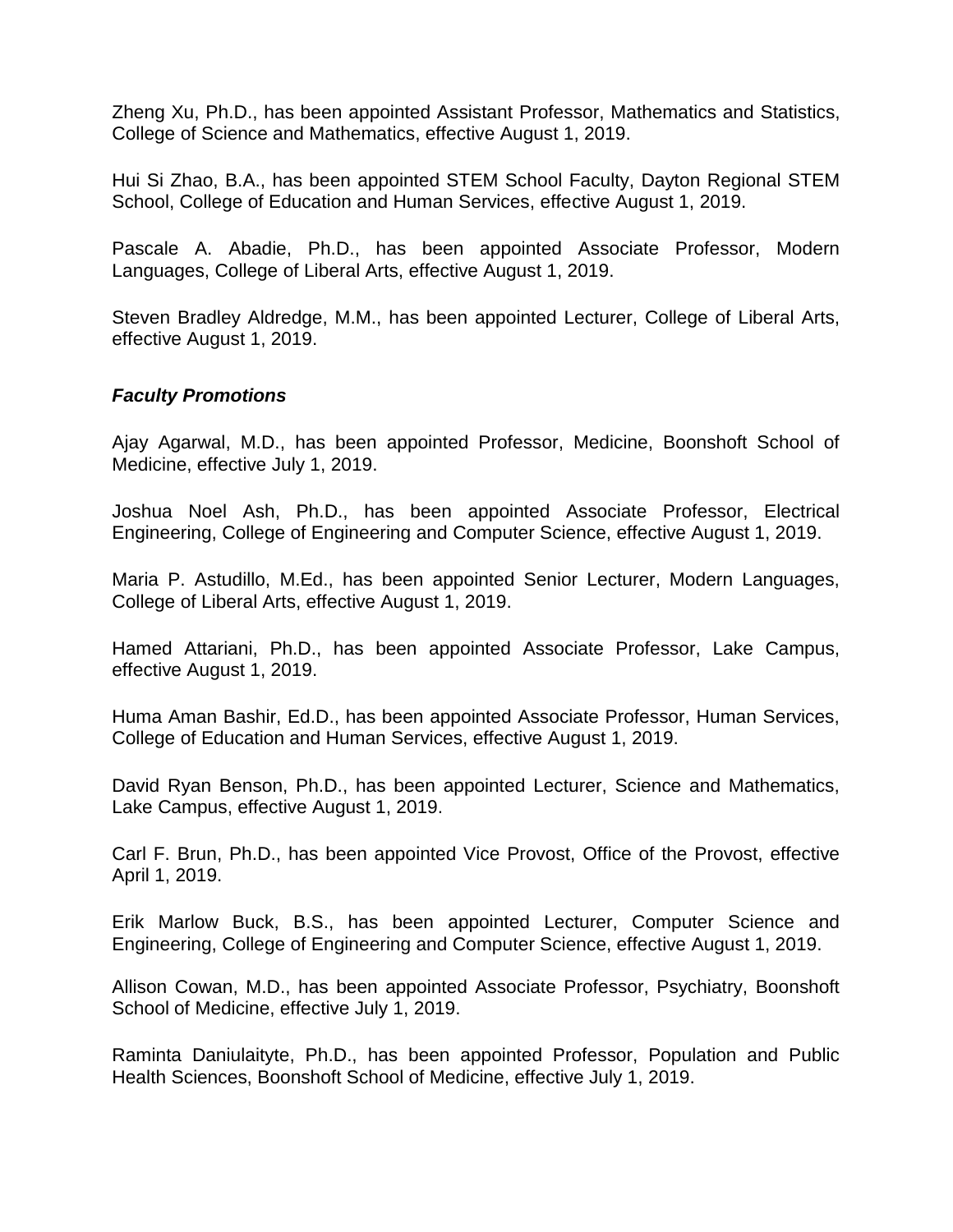John A. Dickinson, M.F.A., has been appointed Associate Professor, Art and Art History, College of Liberal Arts, effective August 1, 2019.

Travis E. Doom, Ph.D., has been appointed Professor and Associate Dean, College of Engineering and Computer Science, effective July 1, 2019.

Haili Du, M.B.A., has been appointed Senior Lecturer, Modern Languages, College of Liberal Arts, effective August 1, 2019.

Vicki Evans, M.S.N., R.N., has been appointed Clinical Assistant Professor, Nursing, College of Nursing and Health, effective August 1, 2019.

Megan Lynn Faragher, Ph.D., has been appointed Associate Professor, Lake Campus, effective August 1, 2019.

Sharon Farra, Ph.D., R.N., C.N.E., has been appointed Professor, Nursing, College of Nursing and Health, effective August 1, 2019.

Brandy Lynne Foster, M.A., has been appointed Senior Lecturer, Computer Science and Engineering, College of Engineering and Computer Science, effective August 1, 2019.

Michael Galloway, D.O., has been appointed Professor, Obstetrics and Gynecology, Boonshoft School of Medicine, effective July 1, 2019.

Michelle S. Goodman, B.F.A., has been appointed Senior Lecturer, Theatre Arts, College of Liberal Arts, effective August 1, 2019.

Alfred L. Hannah, Ph.D., has been appointed Associate Professor, Political Science, College of Liberal Arts, effective August 1, 2019.

Barbara E. Hopkins, Ph.D., has been appointed Professor, Economics, Raj Soin College of Business, effective August 1, 2019.

Hong Huang, Ph.D., has been appointed Professor, Mechanical and Materials Engineering, College of Engineering and Computer Science, effective August 1, 2019.

Mary Josephine Huber, Ph.D., CRC, has been appointed Professor, Human Services, College of Education and Human Services, effective August 1, 2019.

Matthew D. Ingram, M.A., has been appointed Senior Lecturer, Finance, Raj Soin College of Business, effective August 1, 2019.

Hope E. Jennings, Ph.D., has been appointed Professor, English Department, College of Liberal Arts, effective August 1, 2019.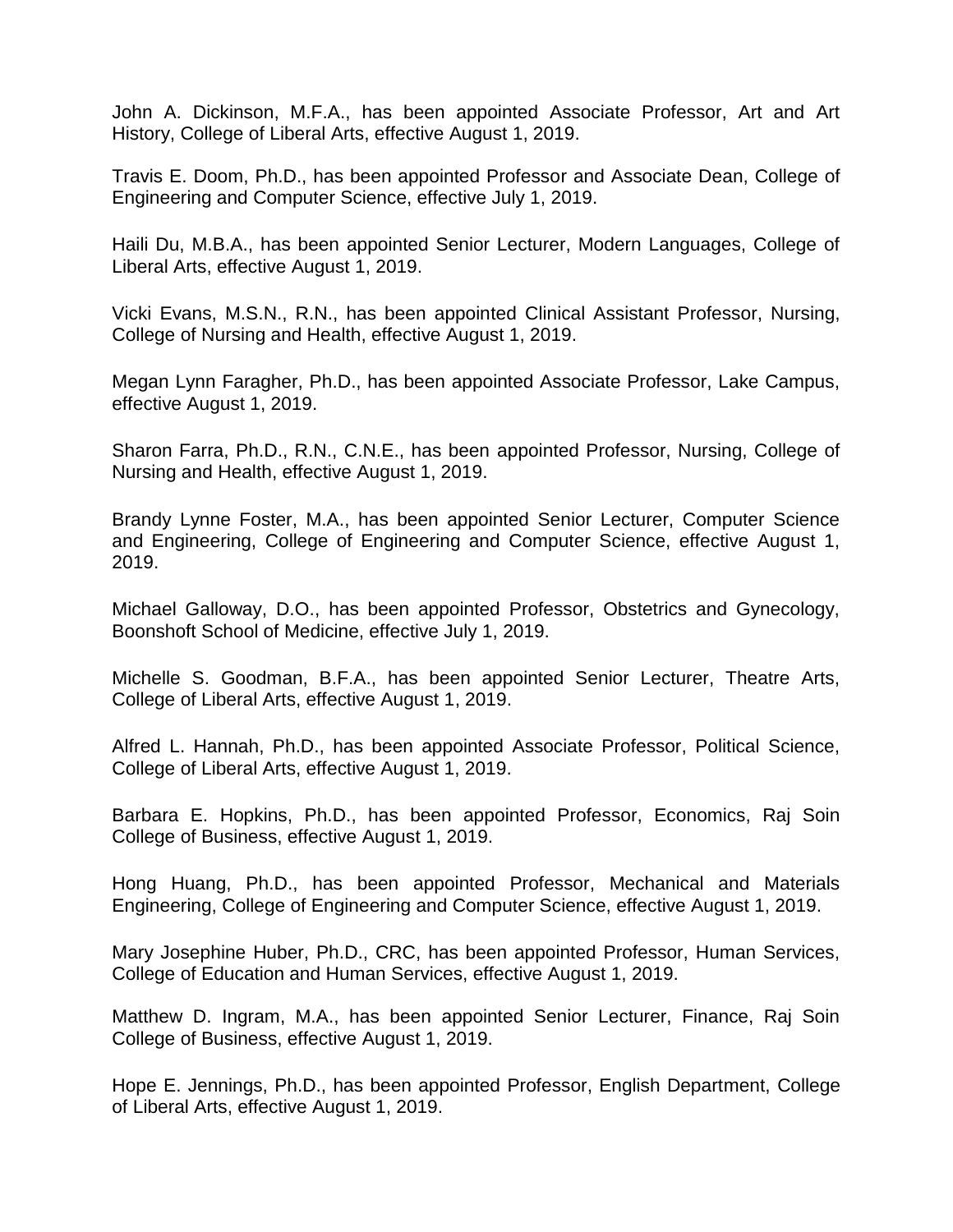Peggy Ann Kelly, M.S.T., has been appointed Senior Lecturer, University College, effective August 1, 2019.

Michael G. Kemp, Ph.D., has been appointed Assistant Professor, Pharmacology and Toxicology, Boonshoft School of Medicine, effective August 1, 2019.

Chigon Kim, Ph.D., has been appointed Professor, College of Liberal Arts, Sociology and Anthropology, effective August 1, 2019.

Crystal B. Lake, Ph.D., has been appointed Professor, College of Liberal Arts, English Department, effective August 1, 2019.

Weiwen Long, Ph.D., has been appointed Associate Professor, Biochemistry and Molecular Biology, College of Science and Mathematics, effective August 1, 2019.

Joshua L. Mabra, Ph.D., has been appointed Associate Professor, Modern Languages, College of Liberal Arts, effective August 1, 2019.

Dennis M. Mann, M.D., Ph.D., has been appointed Associate Professor, Emergency Medicine, Boonshoft School of Medicine, effective July 1, 2019.

John A. Martin, Ph.D., has been appointed Professor, Management, Raj Soin College of Business, effective August 1, 2019.

Kerry Elaine Martin, M.S., has been appointed Lecturer, Economics, Raj Soin College of Business, effective August 1, 2019.

Cheryl L. Meyer, Ph.D., has been appointed Vice Provost for Faculty Affairs, Office of the Associate Provost, effective August 1, 2019.

Brandon Charles Lee Morris, Ph.D., has been appointed Associate Professor, Finance and Financial Services, Raj Soin College of Business, effective August 1, 2019.

Basil Naah, Ph.D., has been appointed Lecturer, Chemistry, College of Science and Mathematics, effective August 1, 2019.

Ramzi W. Nahhas, Ph.D., has been appointed Professor, Population and Public Health Sciences, Boonshoft School of Medicine, effective July 1, 2019.

Gerald Noble, M.M., has been appointed Lecturer, College of Liberal Arts, effective August 1, 2019.

Elizabeth Pulley, M.S.N., R.N., has been appointed Clinical Assistant Professor, Nursing, College of Nursing and Health, effective August 1, 2019.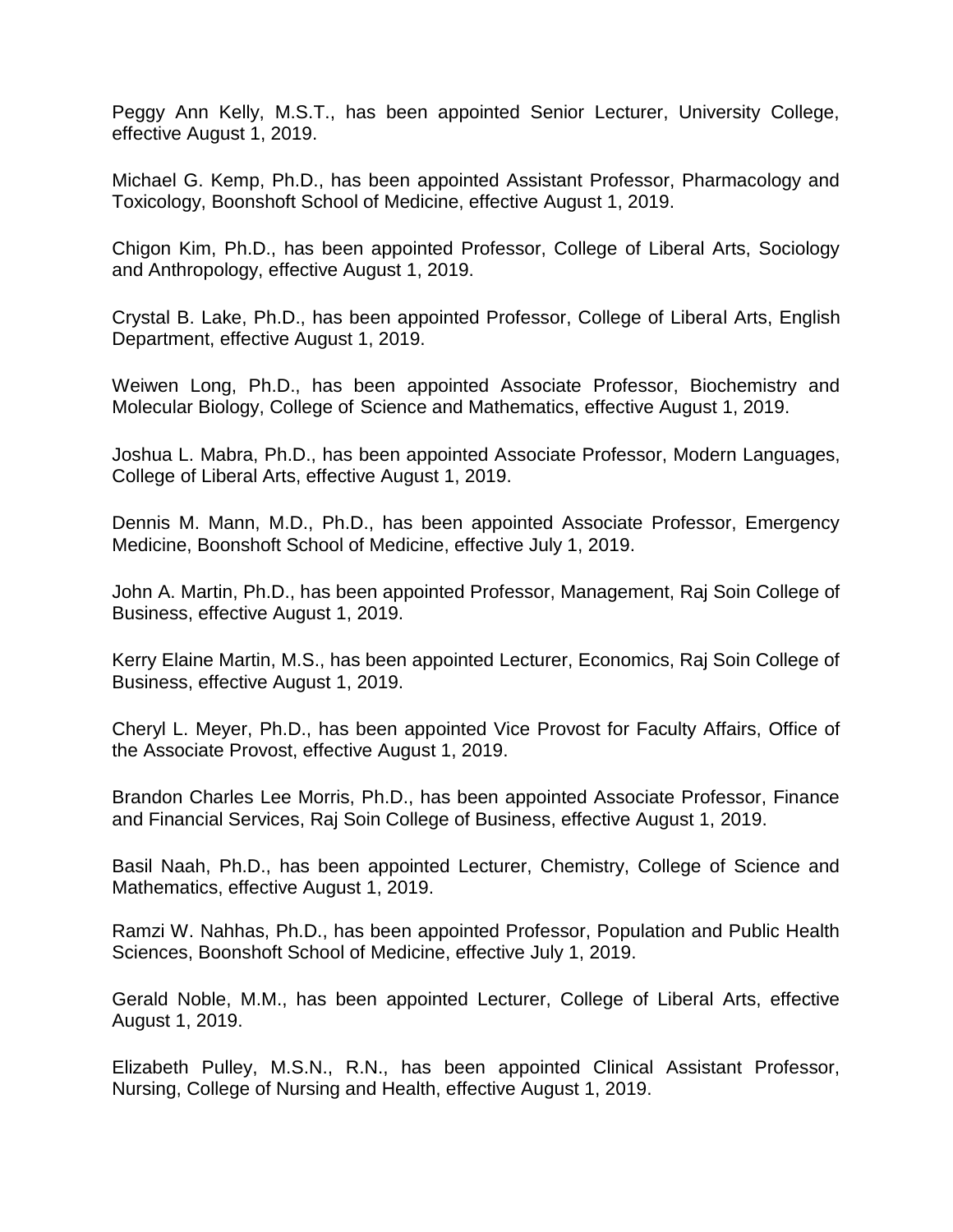Teresa Lee Richter, M.S., has been appointed Lecturer, Lake Campus, effective August 1, 2019.

Lawrence John Sanders, Ph.D., has been appointed Lecturer, Chemistry, College of Science and Mathematics, effective August 1, 2019.

Vaughn P. Shannon, Ph.D., has been appointed Professor, College of Liberal Arts, Political Science, effective August 1, 2019.

Amit Sharma, Ph.D., has been appointed Associate Professor, Physics, College of Science and Mathematics, effective August 1, 2019.

Hee Young Shin, Ph.D., has been appointed Associate Professor, Economics, Raj Soin College of Business, effective August 1, 2019.

Raghavan Srinivasan, Ph.D., has been appointed Professor and Interim Chair, Mechanical and Materials Engineering, College of Engineering and Computer Science, effective July 1, 2019.

Ann Stalter, Ph.D., R.N., has been appointed Professor, Nursing, College of Nursing and Health, effective August 1, 2019.

Vanessa Lynn Starkey, M.S., has been appointed Senior Lecturer, Computer Science and Engineering, College of Engineering and Computer Science, effective August 1, 2019.

Andrew M. Strombeck, Ph.D., has been appointed Professor, English Department, College of Liberal Arts, effective August 1, 2019.

Mohamed Sulman, Ph.D., has been appointed Associate Professor, Mathematics and Statistics, College of Science and Mathematics, effective August 1, 2019.

Drew A. Swanson, Ph.D., has been appointed Professor, History, College of Liberal Arts, effective August 1, 2019.

James W. Tipps, Ph.D., has been appointed Professor, Music, College of Liberal Arts, effective August 1, 2019.

Adrienne Traxler, Ph.D., has been appointed Associate Professor, Physics, College of Science and Mathematics, effective August 1, 2019.

Mark Verman, Ph.D., has been appointed Professor, Religion, College of Liberal Arts, effective August 1, 2019.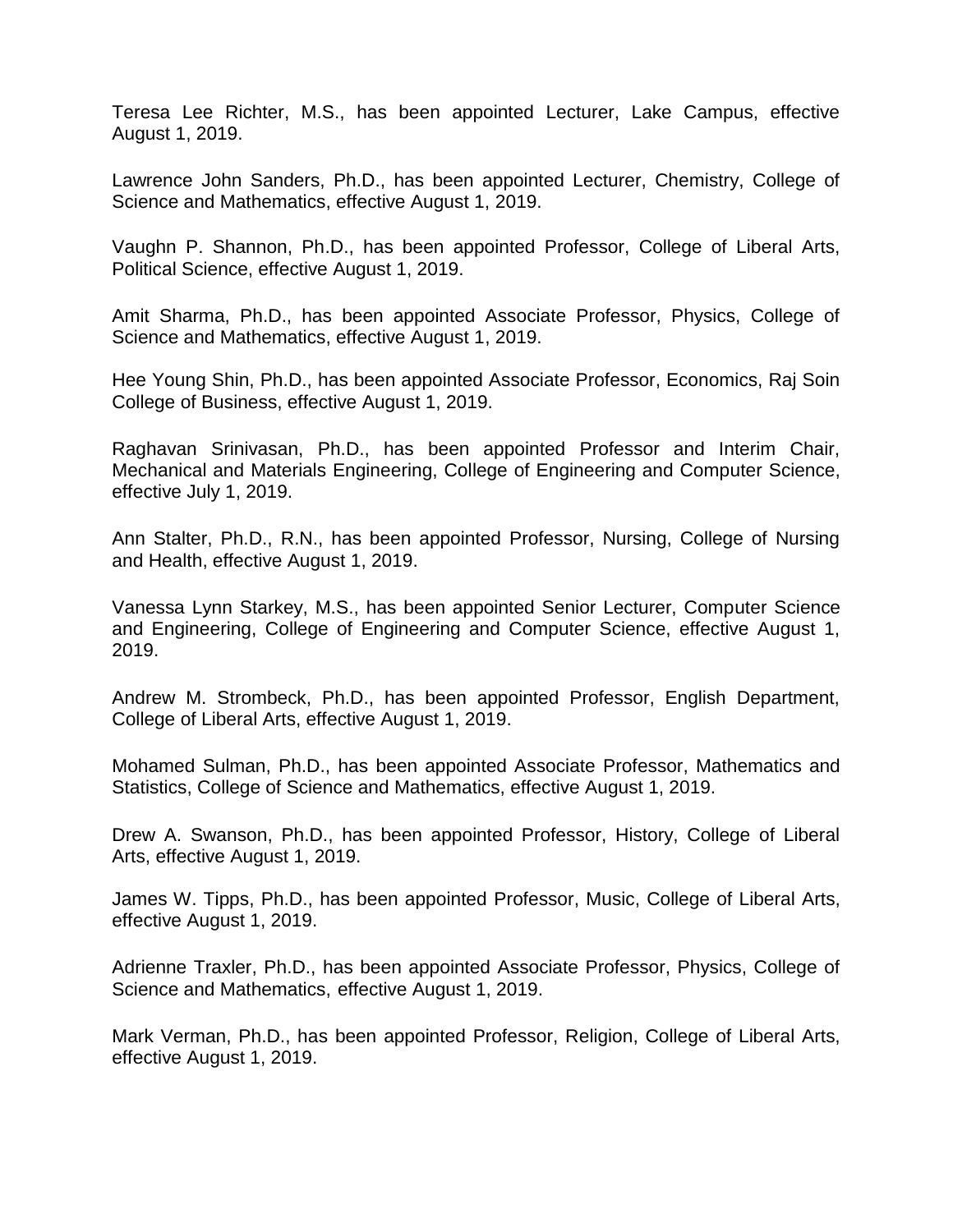Kimberly J. Warrick, D.A., has been appointed Professor, Theatre Arts, College of Liberal Arts, effective August 1, 2019.

Daniel N. Warshawsky, Ph.D., has been appointed Associate Professor, Political Science, College of Liberal Arts, effective August 1, 2019.

Annette Watts, M.S.N., R.N., has been appointed Clinical Assistant Professor, Nursing, College of Nursing and Health, effective August 1, 2019.

Sean C. Wilson, J.D. Ph.D., has been appointed Professor, College of Liberal Arts, Political Science, effective August 1, 2019.

Aaron David Wolpert, M.A., has been appointed Senior Lecturer, College of Liberal Arts, Religion, effective August 1, 2019.

Shin Hee Young, Ph.D., has been appointed Associate Professor, Economics, Raj Soin College of Business, effective August 1, 2019.

Xiaodong Zhang, Ph.D., has been appointed Professor, Electrical Engineering, College of Engineering and Computer Science, effective August 1, 2019.

Xiangqian Zhou, Ph.D., has been appointed Professor, Mathematics and Statistics, College of Science and Mathematics, effective August 1, 2019.

Yan Zhuang, Ph.D., has been appointed Professor, Electrical Engineering, College of Engineering and Computer Science, effective August 1, 2019.

### *Faculty Separations*

Norma C. Adragna-Lauf, Ph.D., Professor, Pharmacology and Toxicology, Boonshoft School of Medicine, effective June 30, 2019.

M. Fall Ainina, Ph.D., Professor, Finance, Raj Soin College of Business, effective June 30, 2019.

Jennifer S. Buckwalter, M.A., Senior Lecturer, Modern Languages, College of Liberal Arts Admin, effective May 31, 2019.

Elizabeth A. Cambron, MFA, Instructor, Theatre Arts, College of Liberal Arts, effective May 8, 2019.

Jerry Clark, Ph.D., Associate Professor, Physics, College of Science and Mathematics, effective July 31, 2019.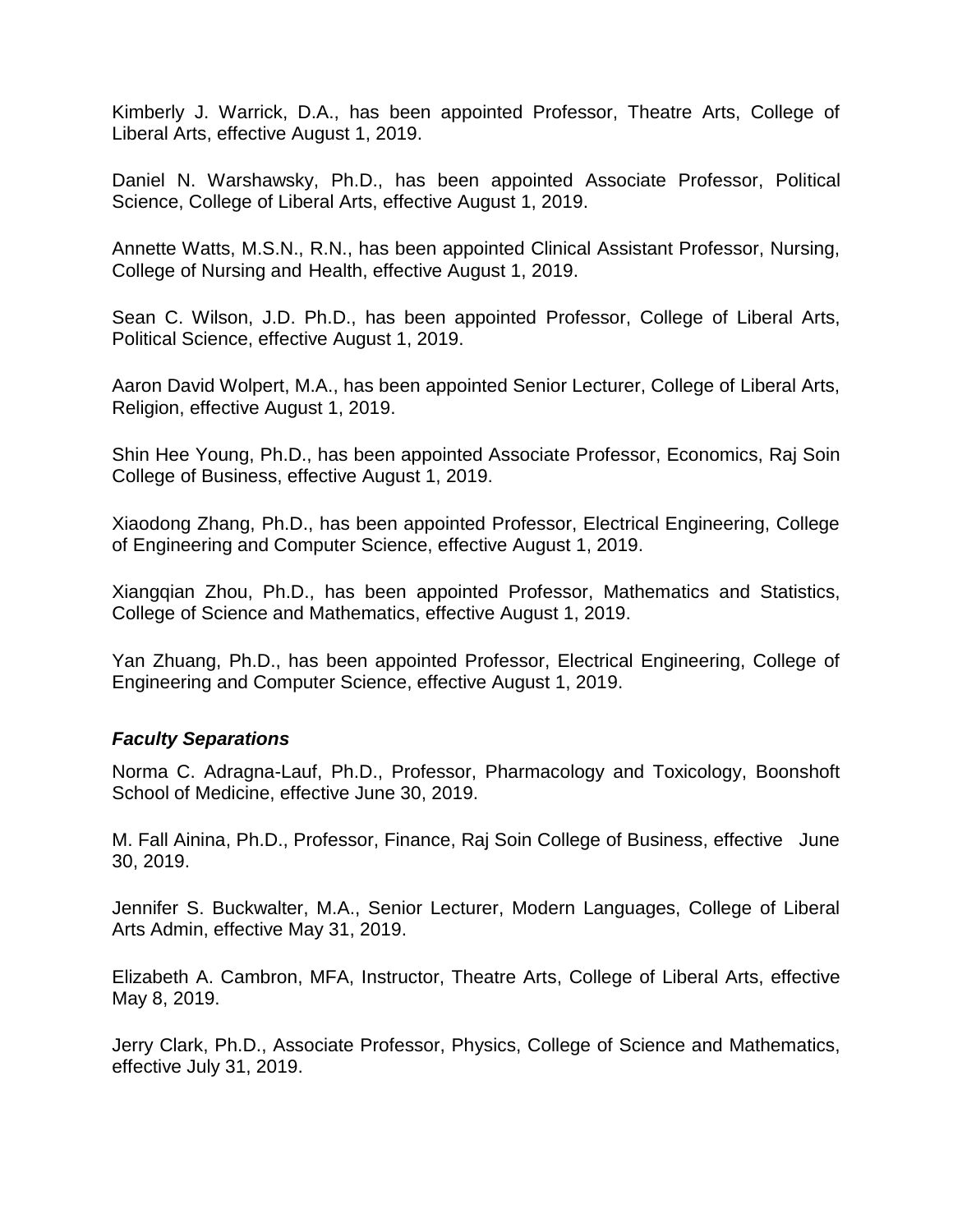Amber Ellen Colliver, M.Ed., STEM School Faculty, Dayton Regional STEM School, College of Education and Human Services, effective July 31, 2019.

Carmen Marie Culotta, Ph.D., Instructor, Psychology, College of Science and Mathematics, effective July 31, 2019.

Michael Galloway, D.O., Professor, Obstetrics and Gynecology, Boonshoft School of Medicine, effective July 2, 2019.

Carolyn Hartwell, Ph.D., Associate Professor, Accountancy, Raj Soin College of Business, effective July 31, 2019.

Pascal Hitzler, Ph.D., Professor, Computer Science and Engineering, College of Engineering and Computer Science, effective July 31, 2019.

Lop-Fat Ho, Ph.D., Associate Professor, Mathematics and Statistics, College of Science and Mathematics, effective May 31, 2019.

Lang Hong, Ph.D., Professor, Electrical Engineering, College of Engineering and Computer Science, effective July 31, 2019.

Smita Krishnamurthy, M.D., Assistant Professor, Pathology, Boonshoft School of Medicine, effective May 3, 2019.

Kim Denise Lawrence, MSN, RN, C-EFM, PC, Clinical Assistant Professor, Nursing, College of Nursing and Health, effective July 31, 2019.

Lindsey Martin, MFA, Assistant Professor, Theatre Arts, College of Liberal Arts, effective May 8, 2019.

Marjorie L. McLellan, Ph.D., Associate Professor, Urban Affairs, College of Liberal Arts, effective May 31, 2019.

L. David Mirkin, M.D., Professor, Pathology, Boonshoft School of Medicine, effective March 19, 2019.

William A. Mosier, Ph.D., Professor, Teacher Education, College of Education and Human Services, effective June 30, 2019.

Sirisha C. Naidu, Ph.D., Associate Professor, Economics, Raj Soin College of Business, effective July 31, 2019.

Sabrina M. Neeley, B.B.A.,M.A.,Ph.D., Associate Professor, Population and Public Health Sciences, Boonshoft School of Medicine, effective June 30, 2019.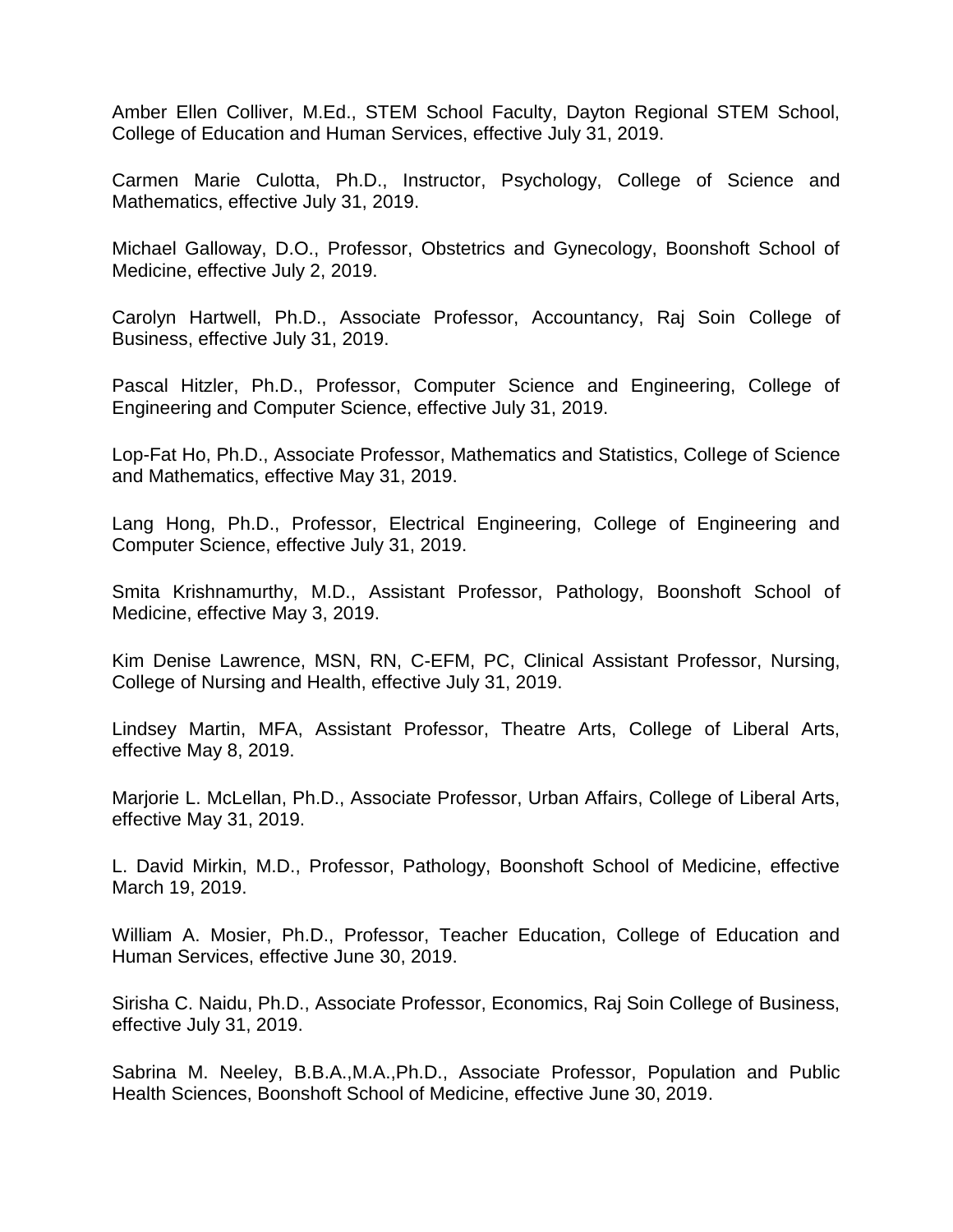Nasim Nosoudi, Ph.D., Instructor, Biomedical, Industrial, and Human Factors Engineering, College of Engineering and Computer Science, effective July 31, 2019.

Deanne W. Otto, Ph.D., Assistant Professor and Associate Director of Medical Education, Family Medicine, Boonshoft School of Medicine, effective June 30, 2019.

Brian M Pennington, M.D., Assistant Professor, Emergency Medicine, Boonshoft School of Medicine, effective June 30, 2019.

Alyxis Nicollette Petry, M.Ed., STEM School Faculty, Dayton Regional STEM School, College of Education and Human Services, effective July 31, 2019.

Stacey L. Poznanski, D.O., Associate Professor, Emergency Medicine, Boonshoft School of Medicine, effective August 15, 2019.

Kathryn Rosaleen Reilly, M.Ed., STEM School Faculty, Dayton Regional STEM School, College of Education and Human Services, effective July 31, 2019.

James Schwartz, Ph.D., Associate Professor, English, Lake Campus, Lake Campus, effective May 31, 2019.

Amit Sheth, Ph.D., Professor and Executive Director, Kno.e.sis Center, College of Engineering and Computer Science, effective June 30, 2019.

Sharon Ann Showman, Ph.D., Assistant Professor, Communication, Lake Campus, Lake Campus, effective May 31, 2019.

Joseph C. Slater, Ph.D., P.E., Professor and Chair, Mechanical and Materials Engineering, College of Engineering and Computer Science, effective June 30, 2019.

Sherrill Jeanne Smith, Ph.D., RN, CNL, CNE, Professor, Nursing, College of Nursing and Health, effective July 31, 2019.

Joshua Stomel, Ph.D., Instructor, Lake Campus, effective July 31, 2019.

Thomas A. Sudkamp, Ph.D., Professor, Computer Science and Engineering, College of Engineering and Computer Science, effective April 30, 2019.

Sherri L Sutter, BA, Lecturer, Theatre Arts, College of Liberal Arts, effective May 15, 2019.

Richard M. Volkers, M.S., Instructor, Computer Science and Engineering, College of Engineering and Computer Science, effective July 31, 2019.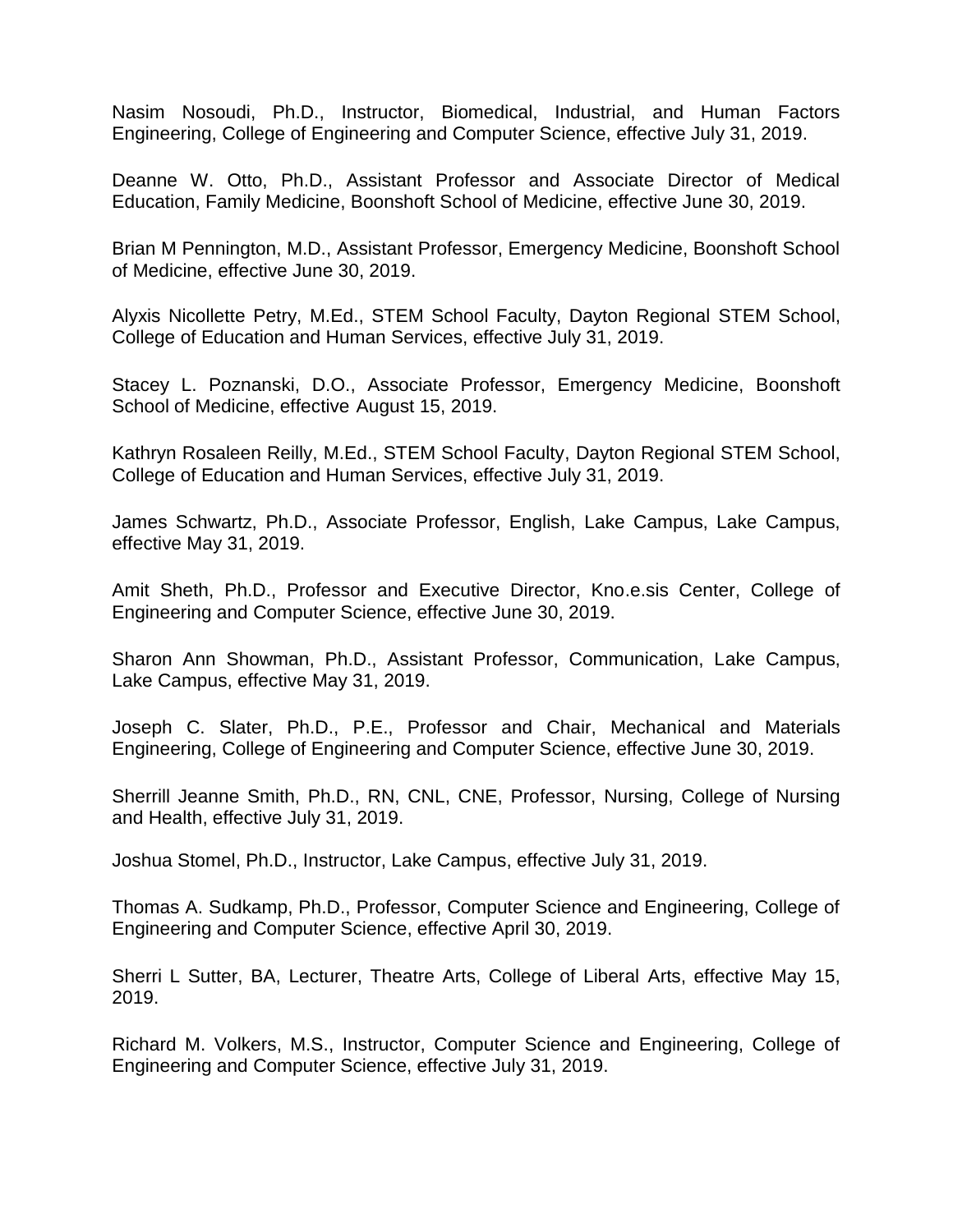Kevin J. Watt, M.D., Assistant Dean of Diversity and Inclusion, Student Affairs, Boonshoft School of Medicine, effective May 3, 2019.

Jonathan David Welch, MFA, Instructor, Lake Campus, effective July 31, 2019.

Lisa Wellinghoff, M.S., Senior Lecturer, Mathematics and Statistics, Mathematics and Statistics, College of Science and Mathematics, effective May 10, 2019.

Nancy L. Williams, Ed.D., Assistance Professor, Leadership Studies in Education, College of Education and Human Services, effective July 31, 2019.

Betsy Witt, M.S., Instructor, Mathematics and Statistics, College of Science and Mathematics, effective May 10, 2019.

Kefu Xue, Ph.D., Associate Professor, Electrical Engineering, College of Engineering and Computer Science, effective April 30, 2019.

Brenda Young, DNP, RN, CNP, Clinical Assistant Professor, Nursing, College of Nursing and Health, effective July 31, 2019.

Xinhui Zhang, Ph.D., Professor, Biomedical, Industrial, and Human Factors Engineering, College of Engineering and Computer Science, effective May 4, 2019.

### *Unclassified New Hires*

Theodore Robert Allen, B.A., has been appointed Contract Program Security Officer, Wright State Research Institute, effective July 29, 2019.

Joanna Marie Anderson, MLIS, has been appointed Reference and Instruction Librarian, University Libraries, University Libraries, effective May 6, 2019.

Elizabeth Mary Axthelm, MBA, has been appointed Internal Auditor, Internal Audit, effective April 1, 2019.

Heather Back, MSIS, has been appointed Reference and Instruction Librarian, Library, effective August 5, 2019.

Emily K. Bingham, B.A., has been appointed Alumni Relationship Specialist, Alumni Relations, effective May 20, 2019.

Michelle Annette Brenning, M.B.A., has been appointed Enrollment Processing Analyst, Undergraduate Admissions, Enrollment Management Division, effective August 19, 2019.

Andrew Martin Caldwell, Sr., B.S., has been appointed Ervin J Nutter Center Fiscal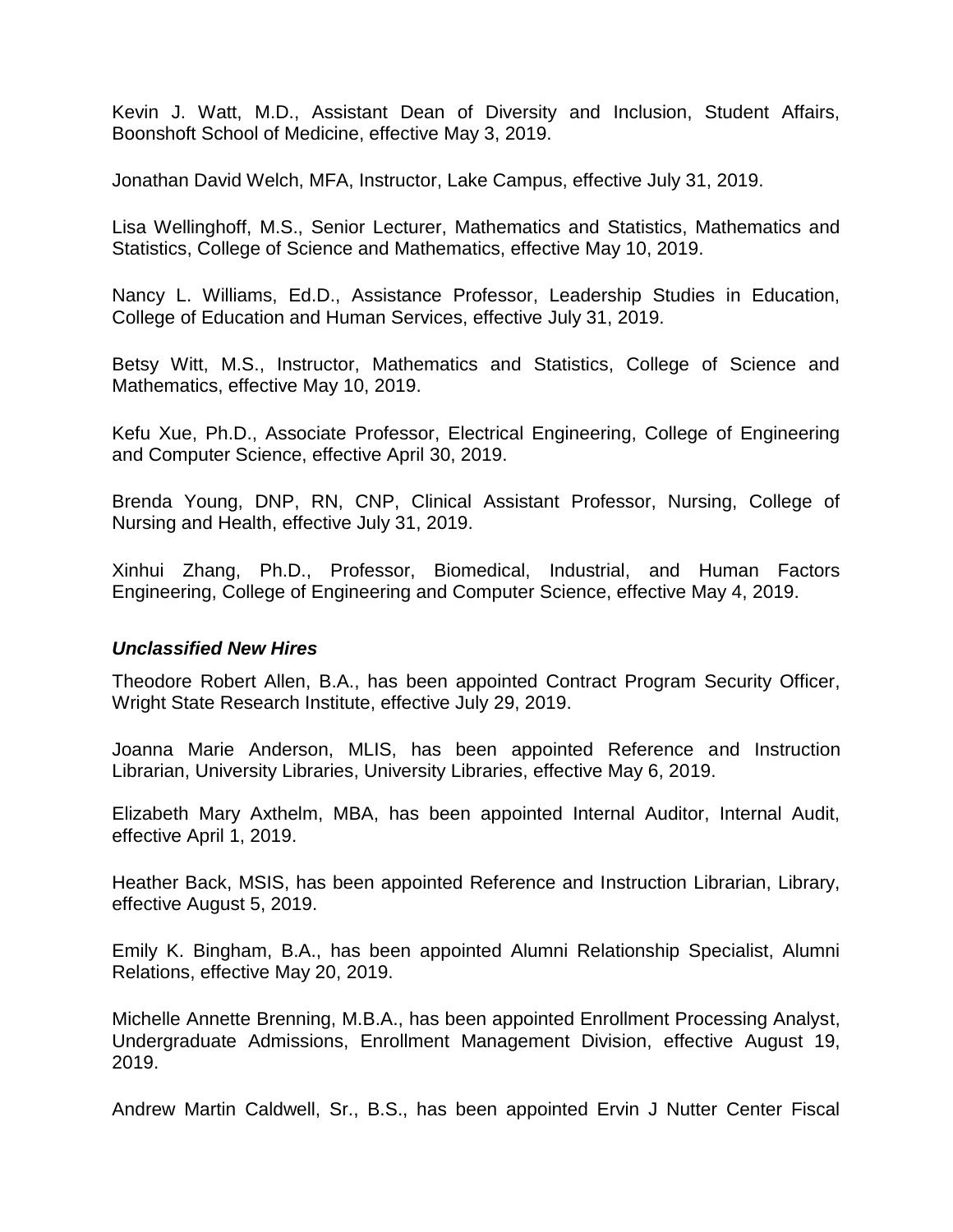Operations Manager, Nutter Center, Facilities Management and Services, effective April 1, 2019.

Mike Castro, B.A., has been appointed Research Assistant, Biological Sciences, College of Science and Mathematics, effective August 5, 2019.

KeAnna Daniels, M.S.W., has been appointed WSRI Project Manager, Wright State Research Institute, Wright State Research Institute, effective May 6, 2019.

Collton Thomas Daugherty, M.S., has been appointed Athletics Marketing Program Manager, Intercollegiate Athletics, effective July 15, 2019.

Daniel DeMotta has been appointed WSRI Technology Integration Program Manager, Wright State Research Institute, effective August 1, 2019.

Kirsten S. Denman has been appointed Research Technician, Neuroscience, Cell Biology, and Physiology, Boonshoft School of Medicine, effective May 20, 2019.

Rebekah J. Ellis, B.S., has been appointed Research Assistant, Pharmacology and Toxicology, Boonshoft School of Medicine, effective June 17, 2019.

Paige E. Fruechtnicht-Ponchak, MFA, has been appointed Gallery Coordinator, Art and Art Education, College of Liberal Arts, effective August 19, 2019.

Samuel James Furtaw has been appointed STEM IT Service Desk Analyst, Dayton Regional STEM School, College of Education and Human Services, effective July 1, 2019.

Cynthia L. Garman, M.B.A., has been appointed Career Advisor, Career Center, effective June 3, 2019.

Holly M. Hall, M.A., has been appointed Assistant Director, Guaranteed Transfer Pathways, Office of the Provost, effective August 19, 2019.

Stephanie Hansen, B.A., has been appointed Administrative Assistant, Office of General Counsel, effective May 1, 2019.

Ashley E. Hill-Mercer, M.A., has been appointed Career Consultant, Career Center, effective May 13, 2019.

Ann Marie Holliday, M.S.A., has been appointed Grants Accountant, Research and Sponsored Programs, effective August 19, 2019.

Jeremy C. Keller, M.Ed., has been appointed Program Manager-Leadership, Student Activities, effective August 5, 2019.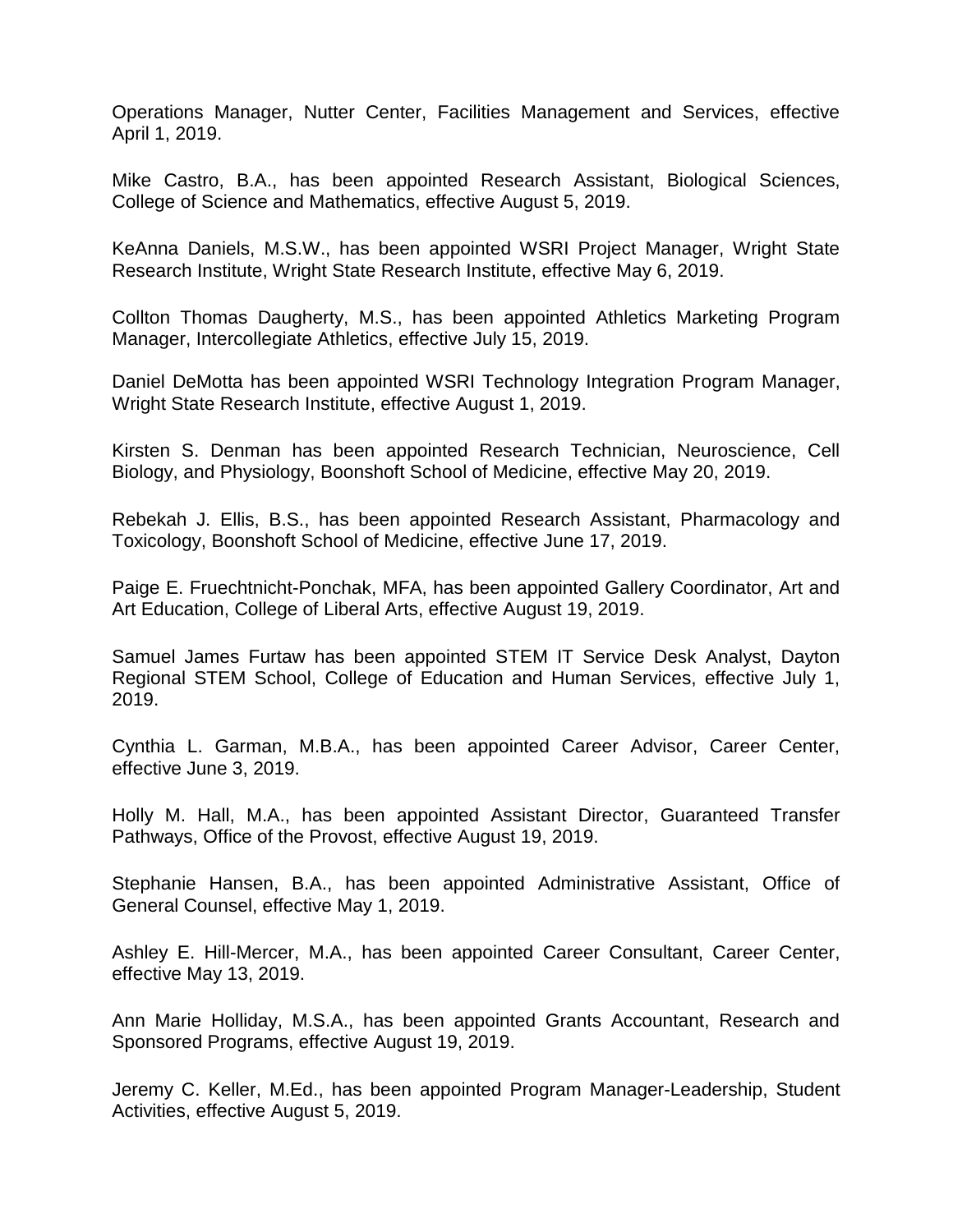Sean Ryan Kennedy, B.S., has been appointed Athletics Sales Director, Intercollegiate Athletics, effective July 15, 2019.

Maryelizabeth Kelly Leeper, M.S., MPM, has been appointed Assistant Registrar for Curriculum and Records, Office of the Registrar, effective April 1, 2019.

Giancarlo Mariani, M.S., has been appointed Associate Director of International Enrollment, Center for International Education, effective August 5, 2019.

Karie Ann Maurer-Enneking, B.A., has been appointed Assistant Director, Pre-Award, Research and Sponsored Programs, effective August 5, 2019.

John L. McGee, M.S.Ed., has been appointed Community Director, Residence Life and Housing, effective July 15, 2019.

Gina L. Merritt, MSN, has been appointed Director, Student Health Services, College of Nursing and Health, effective May 6, 2019.

Justin Marc Morgan, B.S., has been appointed WSRI Senior Research Analyst, Wright State Research Institute, Wright State Research Institute, effective May 20, 2019.

Shaquetta Angelique Morris, M.Ed., has been appointed Enrollment Services Advisor, Raider Connect, Enrollment Management Division, effective May 20, 2019.

Dawn A. Mubaslat, MS, has been appointed Equity and Inclusion Analyst, Office of Equity and Inclusion, Office of the President, effective June 3, 2019.

Courtney R. Mullins, M.S., has been appointed Program Manager of Student Organizations, Student Involvement and Leadership, effective August 19, 2019.

Melodie R. Myers, M.ED., has been appointed Academic Advisor, Advising, Enrollment Management Division, effective April 15, 2019.

Kevin D. Nedberg, M.F.A., has been appointed Staff Technical Director, Theatre Arts, College of Liberal Arts, effective August 7, 2019.

David Nestic, M.B.A., has been appointed APEX STRR Program Director, Wright State Research Institute, effective August 19, 2019.

Rachel Lynn Nichols, B.Acc, has been appointed Accountant 2, Intercollegiate Athletics, effective May 6, 2019.

Katy Lynne Popplewell, M.S., has been appointed Career Services Advisor, Lake Campus, effective August 19, 2019.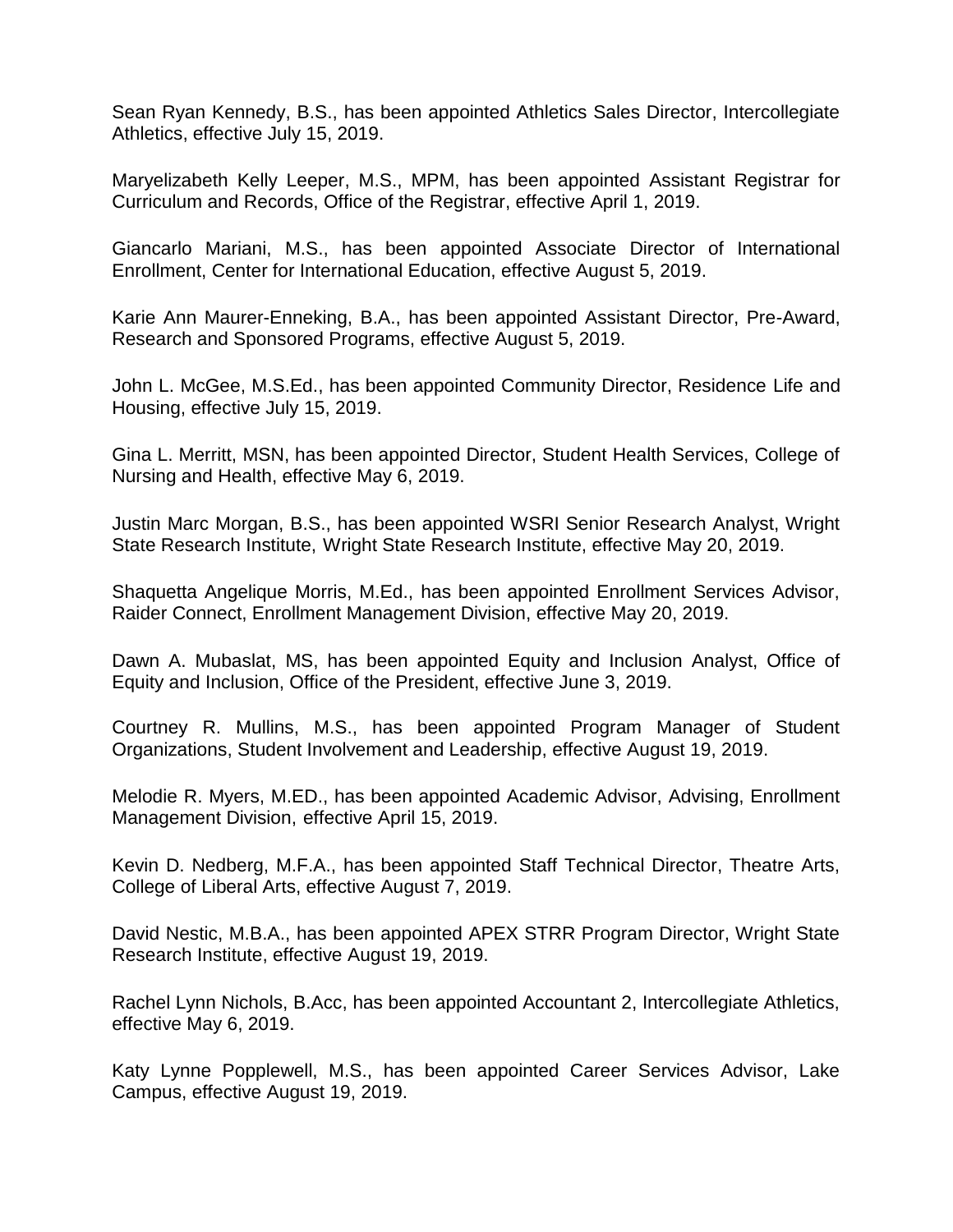Devin T. Reed, B.Comm, has been appointed Women's Basketball Administrative Assistant, Intercollegiate Athletics, effective July 1, 2019.

Tranise Lachele Robinson, B.A., has been appointed Enrollment Services Advisor, Raider Connect, Enrollment Management Division, effective May 20, 2019.

Fnu Shweta, Ph.D., has been appointed Postdoctoral Researcher, Computer Science, College of Engineering and Computer Science, effective June 17, 2019.

Brandon VanNess, Ph.D., M.S., has been appointed Organic Chemistry Laboratory Manager, Chemistry, College of Science and Mathematics, effective August 19, 2019.

Cynthia Gale Weir, B.A., CPP, has been appointed Payroll Manager, Payroll, Business and Finance, effective April 1, 2019.

Freyja Wren Vanoy, B.A., has been appointed Transfer Student Recruiter, Enrollment Management Division, effective May 1, 2019.

Devonna Christine Wenning, B.A., has been appointed Business Manager, Lake Campus, effective July 8, 2019.

Robyn Denise Wilks has been appointed Administrative Coordinator, Research Affairs, Boonshoft School of Medicine, effective July 1, 2019.

Ryan M. Winget, M.Ed., has been appointed Community Director, Residence Life and Housing, effective July 15, 2019.

Leslie A. Yetter, M.Ed., has been appointed Community Director, Residence Life and Housing, effective July 15, 2019.

Fei Yu, M.S.E., has been appointed International Student Immigration Advisor, University Center for International Education, effective July 1, 2019.

### *Unclassified Promotions*

Dawn M. Arnold has been appointed Tutoring Program Coordinator, University College, Enrollment Management Division, effective July 1, 2019.

Sheila Marie Bensman, Bachelor of Arts, has been appointed Associate Director, PreAward, Research and Sponsored Programs, effective June 1, 2019.

Andrew Martin Caldwell, Sr., B.S., has been appointed Business Manger 3, Facilities Management and Services, effective August 1, 2019.

Elise Christiansen has been appointed WSRI Manager of Security, Wright State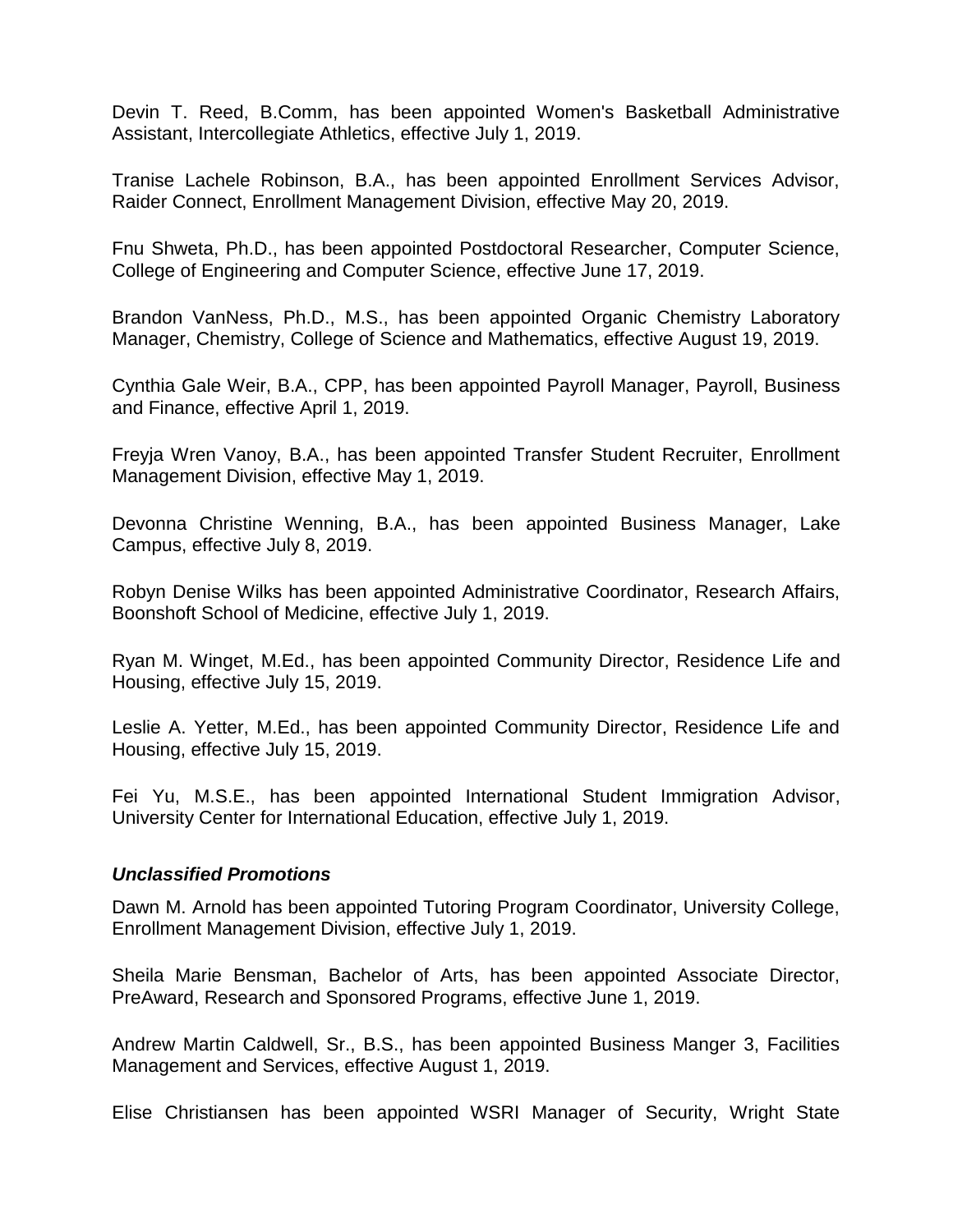Research Institute, effective August 1, 2019.

Sara M. Collins, B.A., has been appointed Director of Major Gifts, College of Science and Math, University Advancement, effective July 15, 2019.

Kenneth Coon, M.P.Adm, has been appointed Associate Chief Information Officer, Computing and Telecommunications Services, effective August 1, 2019.

Lisa J. Eizenga, M.S., has been appointed Assistant Director, Residence Life and Housing, effective July 15, 2019.

Amie N. Freeman, A.S., has been appointed Program Coordinator, Population and Public Health Sciences, Boonshoft School of Medicine, effective August 10, 2019.

Jennifer M. Lamott, M.Ed., has been appointed Administrative Assistant To The Dean, Dean's Office, Raj Soin College of Business, effective August 26, 2019.

Maralee Anne Leonard, B.S., has been appointed Business Manager, School of Professional Psychology and Raj Soin College of Business, effective August 1, 2019.

Michael Natale, B.S., has been appointed CISO and Director Infrastructure, Computing and Telecommunications Services, effective August 1, 2019.

Debra Donyse Radford, M.B.A., has been appointed Director, Auxiliary Services, Facilities Management and Services, effective April 1, 2019.

Lisa M. Schulte, M.B.A., M.S., has been appointed Accountant 3, Office of the Controller, effective June 13, 2019.

Aaron Michael Skira, M.A., has been appointed Director Institutional Research and Planning, Computing and Telecommunications Services, effective June 1, 2019.

Jessi F. Spencer, M.P.A., has been appointed Director, A and T Policy, Budget, and Constituent Relations, Ohio Articulation and Transfer Network, Office of the Provost, effective April 1, 2019.

Michael Stankas, B.S.C.E., has been appointed Associate Chief Information Officer, Computing and Telecommunications Services, effective August 1, 2019.

Diana Lynn Whatmough, C.P.A., has been appointed Senior Contract Administrator, Wright State Research Institute, effective April 1, 2019.

William J. Willis, Jr., M.B.A., has been appointed Campus Recreation Program Director, VP for Student Affairs, effective August 1, 2019.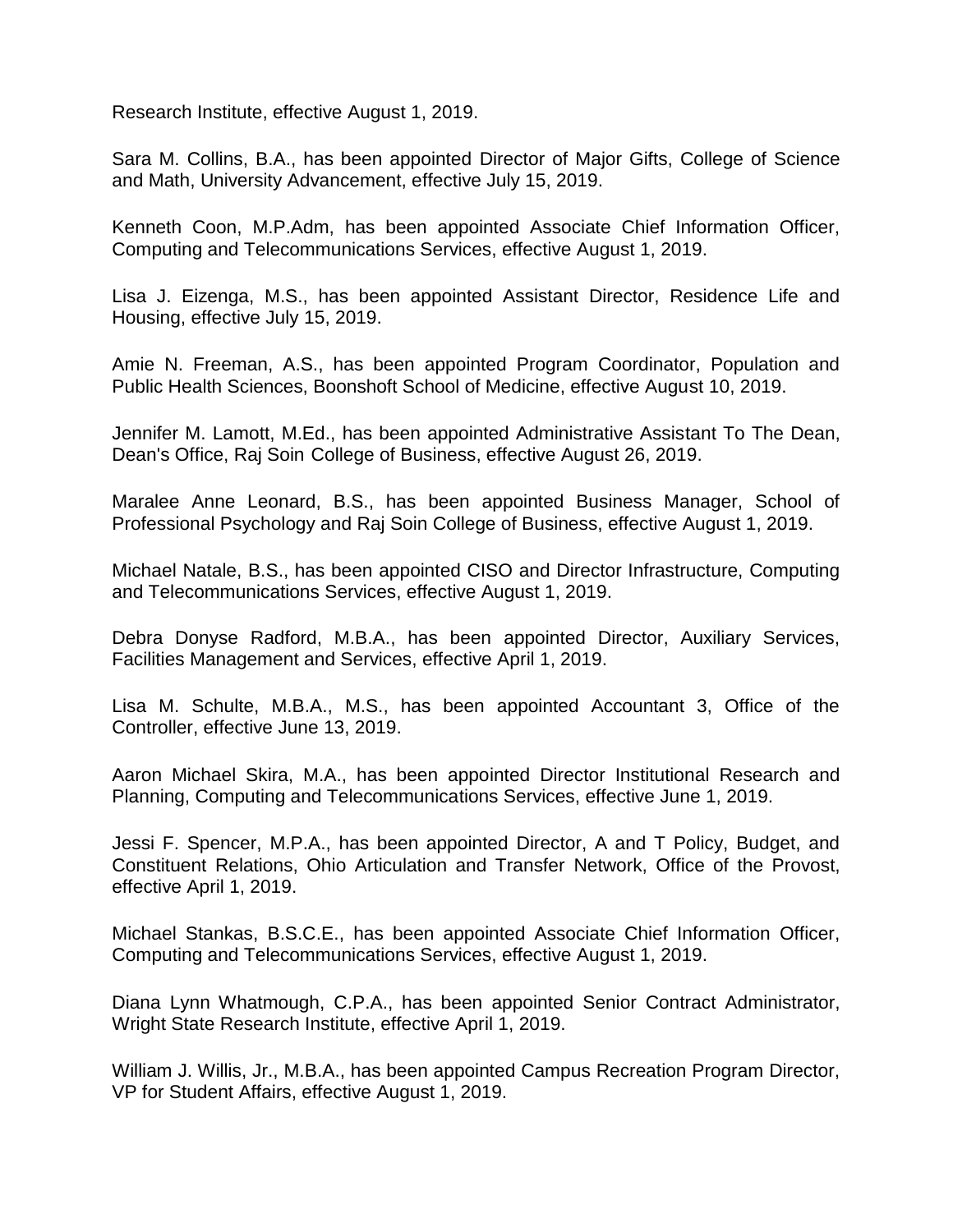### *Unclassified Separations*

Amy M. Barnhart, M.B.A., Assistant Vice President and Director, Financial Aid, Enrollment Management Division, effective April 18, 2019.

Danielle Marie Booth, MPA, WSRI Project Controller, Wright State Research Institute, effective January 14, 2019.

Andrew Martin Caldwell, Sr., B.S., Budget Analyst, Budget Planning and Resource Analysis, Business and Finance, effective March 8, 2019.

Amanda J. Catron, Financial Specialist, Wright State Research Institute, effective April 19, 2019.

Rebecca S. Cole, B.S., Vice President, University Advancement, effective June 30, 2019.

Michael C. Conlan, MFA, Gallery Coordinator, Art Gallery, College of Liberal Arts, effective July 19, 2019.

Lisa Lynn Cooper, B.S., Administrative Assistant to the Dean, Raj Soin College of Business, effective July 31, 2019.

Andrew Corbett, M.A., Associate Director, Campus Recreation, effective May 31, 2019.

Sheri K. Coyle, M.B.A., Budget Analyst, Budget Planning and Resource Analysis, Business and Finance, effective April 5, 2019.

Michelle Rae Crawford, M.Ed., Assistance Director, Undergraduate Admissions, Enrollment Management Division, effective May 24, 2019.

Mary K. Deedrick, M.A., L.P.C., Director, Student Support Services, VP for Student Affairs, effective July 31, 2019.

Eric N. Drewes, A.A., Multimedia Production Analyst, Marketing and Communications, Boonshoft School of Medicine, effective July 26, 2019.

Kerry E. Dungan, Ph.D., Senior Research Engineer, Electrical Engineering, College of Engineering and Computer Science, effective December 31, 2018.

Christopher Dupont, B.A., Research Technician, Neuroscience, Cell Biology, and Physiology, Boonshoft School of Medicine, effective May 30, 2019.

Deborah Marie Garber, Program Coordinator, Science and Mathematics, College of Science and Mathematics, effective April 5, 2019.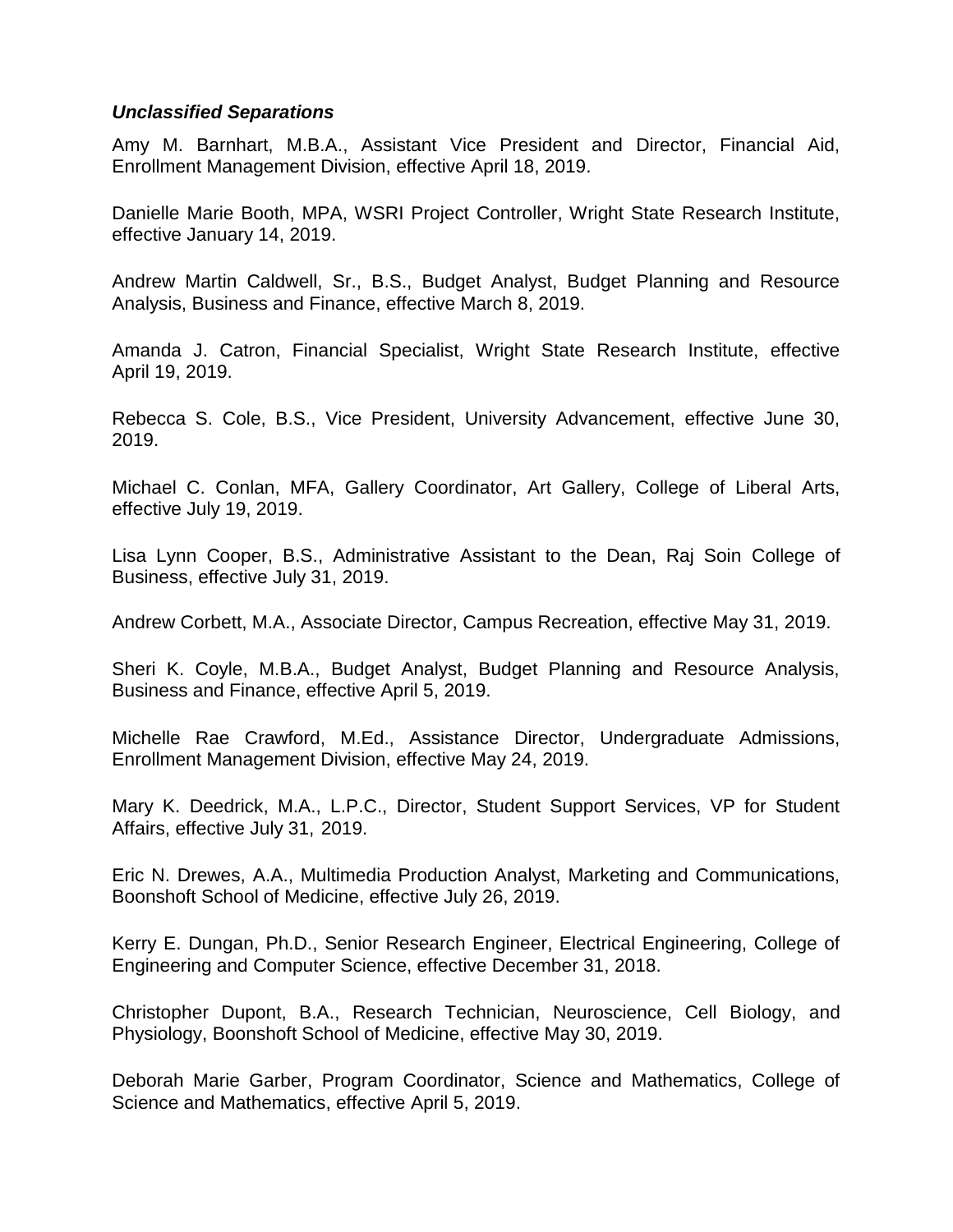Zhe Geng, Ph.D., Research Scientist, Electrical Engineering, College of Engineering and Computer Science, effective May 31, 2019.

Melissa C. Guffey, M.Ed., Assistant Director, Student Activities, effective April 30,

Andrew Johnston Harris, M.LIS, Metadata Librarian, University Libraries, effective July 5, 2019.

Virginia Elizabeth Jones, B.A., Enrollment Services Advisor, Raider Connect, Enrollment Management Division, effective January 15, 2019.

Lisa E. Kelly, B.S., Research Associate, Pharmacology and Toxicology, Boonshoft School of Medicine, effective May 24, 2019.

Kourtney Jyl Krohn, B.S., Admissions Recruiter, Undergraduate Admissions, Enrollment Management Division, effective June 28, 2019.

Kenneth Andrew Laake, Jr., M.B.A., Athletic Sales Director, Intercollegiate Athletics, effective June 1, 2019.

Dylan David Lackey, B.F.A., Technical Director, Theatre Arts, College of Liberal Arts, effective May 31, 2019.

Nycia Tiara Lattimore, M.Ed., Assistant Director, Bolinga Center, Chief Diversity Office, College of Liberal Arts, effective July 5, 2019.

Bryan Maleik Martin, M.Ed., Associate Director of Scholarships and Special Programs, Enrollment Management Division, effective February 1, 2019.

Avery M. Moeller, B.S., Research Assistant, Interviewer CITAR, Population and Public Health Sciences, Boonshoft School of Medicine, effective May 31, 2019.

Willie Moncree, Library Operations Specialist II, Library, effective May 11, 2019.

Robert J. Noss, M.Ed., Assistant Director, Intercollegiate Athletics, effective June 30, 2019.

Michael Robert Partin, B.S., Software Engineer, Electrical Engineering, College of Engineering and Computer Science, effective May 7, 2019.

Petey L. Peterson, M.S., Director LGBTQA Affairs, Multicultural Affairs and Community Engagement, Chief Diversity Office, effective July 2, 2019.

Mark D. Queen, Jr., M.A., Community Director, Residence Life and Housing, effective July 29, 2019.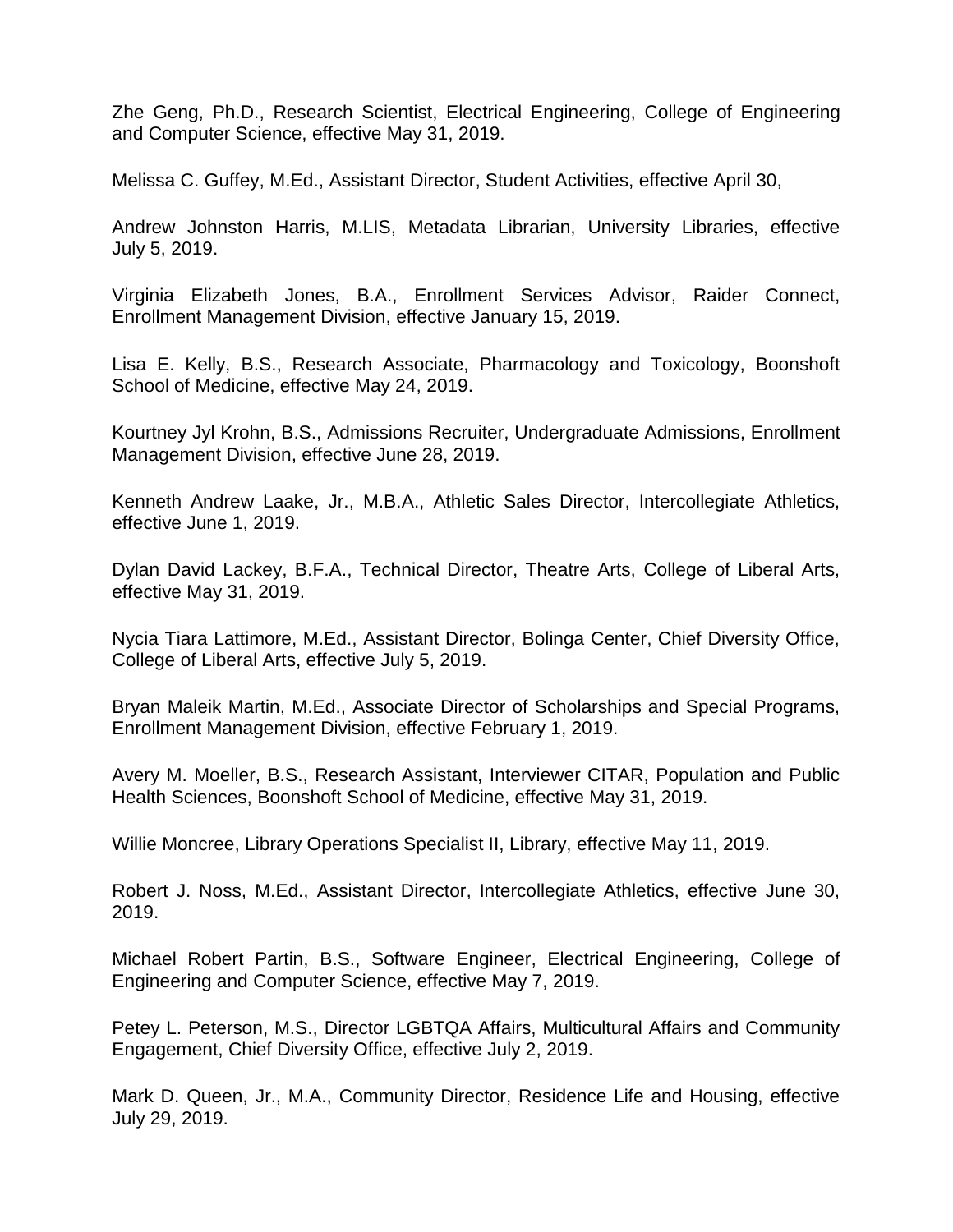Suzanne Michelle Rader, B.A., Accountant, Nutter Center, Facilities Management and Services, effective April 30, 2019.

Ali Kathleen Reiter, Ph.D., Human Performance Research Scientist, Wright State Research Institute, effective May 16, 2019.

Kevin Arthur Ruppert, M.B.A., International Student Coordinator, University Center for International Education, effective April 02, 2019.

Musarat Sayed, B.A., Salesforce Administrator, Computing and Telecommunications Services, effective July 31, 2019.

Matthew David Scherreik, M.S.E.E., Research Engineer, Electrical Engineering, College of Engineering and Computer Science, effective July 5, 2019.

Breana Lynn Smith, M.Ed., Transfer and Adult Student Recruiter, Enrollment Management Division, effective January 31, 2019.

Kevin Sosa, M.B.A., Associate Director Adult/Transfer Tech, Assistant VP Articulation and Transfer, VP Curriculum and Instruction, Office of the Provost, effective April 5, 2019.

Christopher David Spohn, B.S., Grants Accountant, Research and Sponsored Programs, effective April 26, 2019.

Matthew Thomas Talarico, M.A.E., Assistant Baseball Coach-Hitting, Intercollegiate Athletics, effective July 29, 2019.

Lindsay Rose Watson, M.Ed., Academic Advisor, Advising, University College, effective July 5, 2019.

Robyn Denise Wilks, Administrative Coordinator, Research and Sponsored Programs, effective January 31, 2019.

Sara E. Woodhull, M.I.M., Director of Major Gifts, University Development, effective April 30, 2019.

#### *Classified New Hires*

Rosemary Ann Barlage has been appointed Records Technician 2, Financial Aid, Enrollment Management Division, effective June 17, 2019.

Cassandra R. Black has been appointed Custodial Services Worker, Physical Plant, Facilities Management and Services, effective August 19, 2019.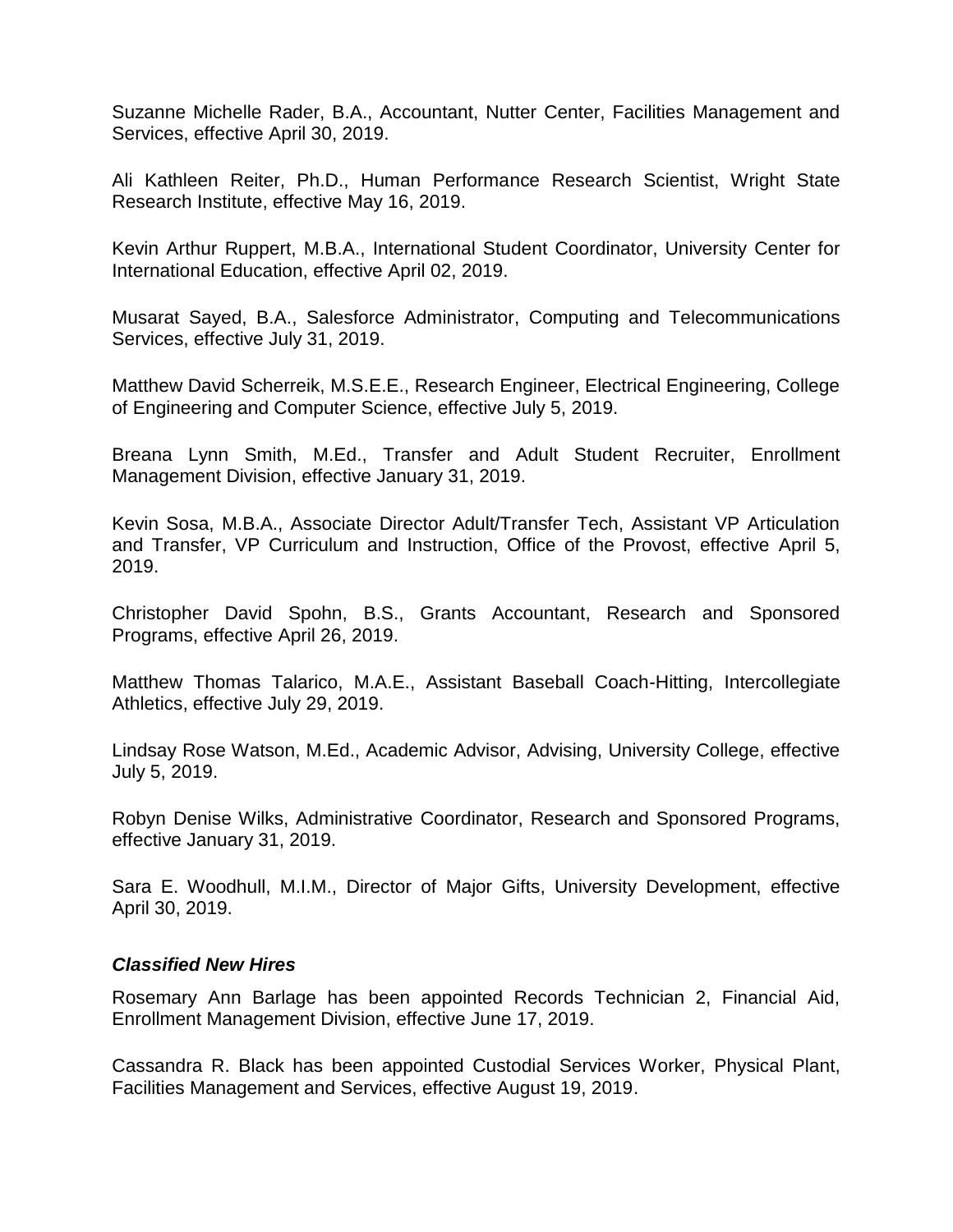Brandon J. Edmond has been appointed Custodial Services Worker, Physical Plant, Facilities Management and Services, effective July 15, 2019.

Mark P. George, B.A., has been appointed Financial Aid Coordinator, Financial Aid, Enrollment Management Division, effective June 3, 2019.

Gloria W. Gonzalez-Morales has been appointed Custodial Services Worker, Physical Plant, Facilities Management and Services, effective April 1, 2019.

Linda S. Hollon has been appointed Custodial Services Worker, Physical Plant, Facilities Management and Services, effective June 17, 2019.

Juanita M. Jones has been appointed Custodial Services Worker, Physical Plant, Facilities Management and Services, effective June 3, 2019.

Jessica Danielle King, ABA, has been appointed Financial Aid Coordinator, Financial Aid, Enrollment Management Division, effective June 3, 2019.

Jennifer M. Lamott, M.Ed., has been appointed Administrative Specialist, Information Systems and Supply Chain Management, Raj Soin College of Business, effective June 3, 2019.

Courtney M. Nedd has been appointed Custodial Services Worker, Physical Plant, Facilities Management and Services, effective May 6, 2019.

Gregory A. Price has been appointed Custodial Services Worker, Physical Plant, Facilities Management and Services, effective May 6, 2019.

Lindsey Marie Schraeder, A.A., has been appointed Administrative Specialist, Mathematics and Statistics, College of Science and Mathematics, effective May 20, 2019.

Kelly D. Tribble has been appointed Custodial Floor Care Tech, Physical Plant, Facilities Management and Services, effective June 3, 2019.

James W. Turner has been appointed Custodial Services Worker, Physical Plant, Facilities Management and Services, effective August 19, 2019.

Pamela Sue Wade has been appointed Custodial Services Worker, Physical Plant, effective April 1, 2019.

Mary Ruth Zurawka, B.S., has been appointed Administrative Specialist, Undergraduate Admissions, Enrollment Management Division, effective April 29, 2019.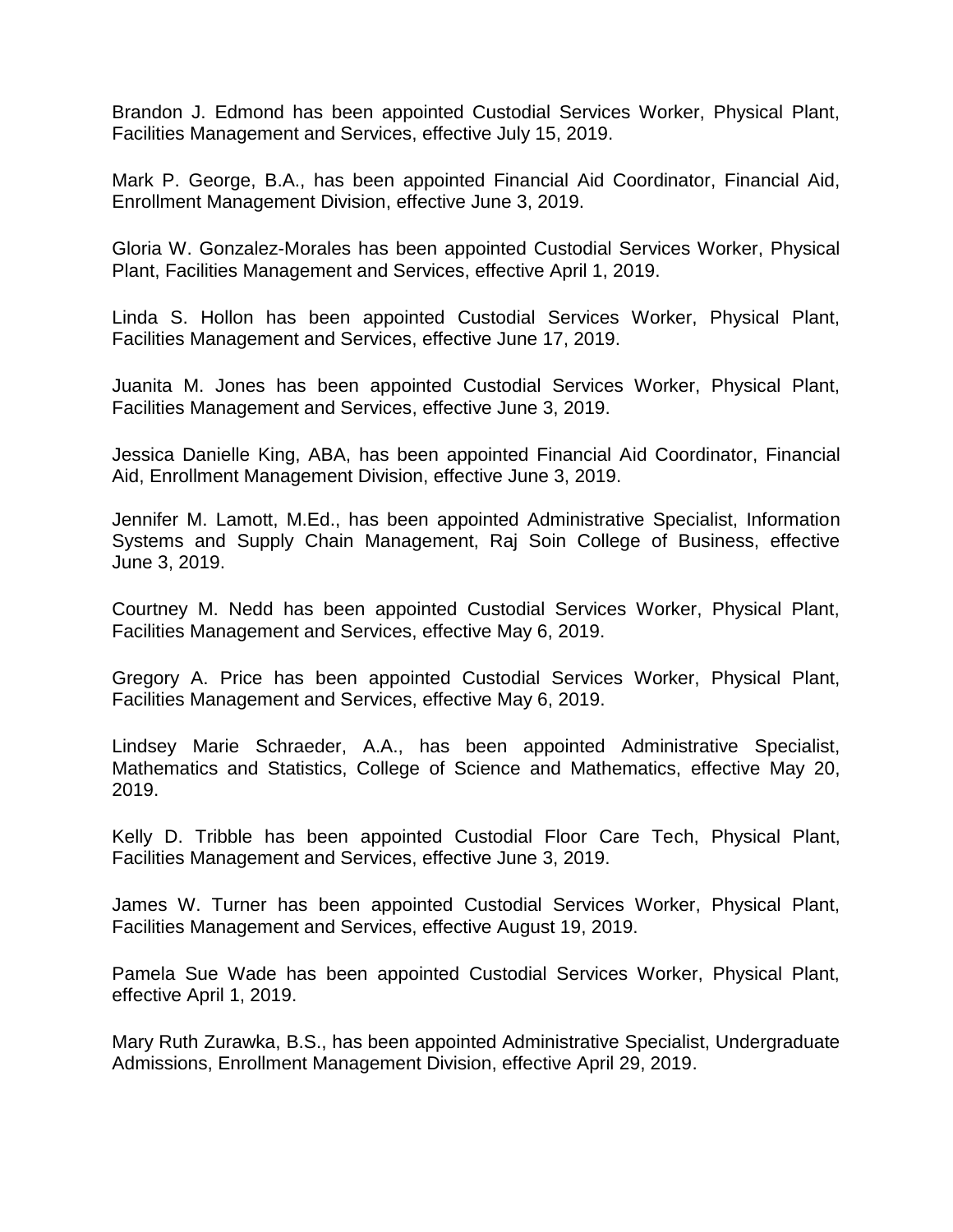### *Classified Promotions*

Chasity R. Jones has been appointed Custodial Services Worker Lead, Physical Plant, effective May 18, 2019.

Chevis L. McElrath has been appointed Custodial Floor Care Tech, Physical Plant, effective April 6, 2019.

Lesli R. Middlestetter has been appointed Grant and Contract Specialist, Office of the Bursar, effective March 1, 2019.

Michael C. Miller has been appointed Maintenance Worker Lead, Physical Plant, effective July 27, 2019.

Daniel E. Monaghan has been appointed Facilities Supervisor, Physical Plant, Facilities Management and Services, effective June 15, 2019.

Duane A. Shellabarger has been appointed Custodial Services Worker Lead, Physical Plant, Facilities Management and Services, effective May 18, 2019.

### *Classified Separations*

Aaron S. Brooks, Ground Maintenance Worker 2, Physical Plant, Facilities Management and Services, effective May 7, 2019.

Dexter C. Dalton, Maintenance Worker, Physical Plant, Facilities Management and Services, effective June 28, 2019.

Avery A. Deal, Custodial Services Worker Lead, Physical Plant, Facilities Management and Services, effective April 15, 2019.

Tony Junior Elzey, Vending Route Driver, Business Services, effective June 11, 2019.

Stephanie A. Goodwin, Ph.D., Director of Faculty Development and Leadership, Office of the Provost, Office of the Associate Provost, effective June 11, 2019.

Linda Hollon, Custodial Services Worker, Physical Plant, Facilities Management and Services, effective June 29, 2019.

Cynthia C. King, Program Support Coordinator, School of Professional Psychology, effective July 31, 2019.

Crystal D. Lynch, Administrative Support Coordinator, School of Professional Psychology, effective May 3, 2019.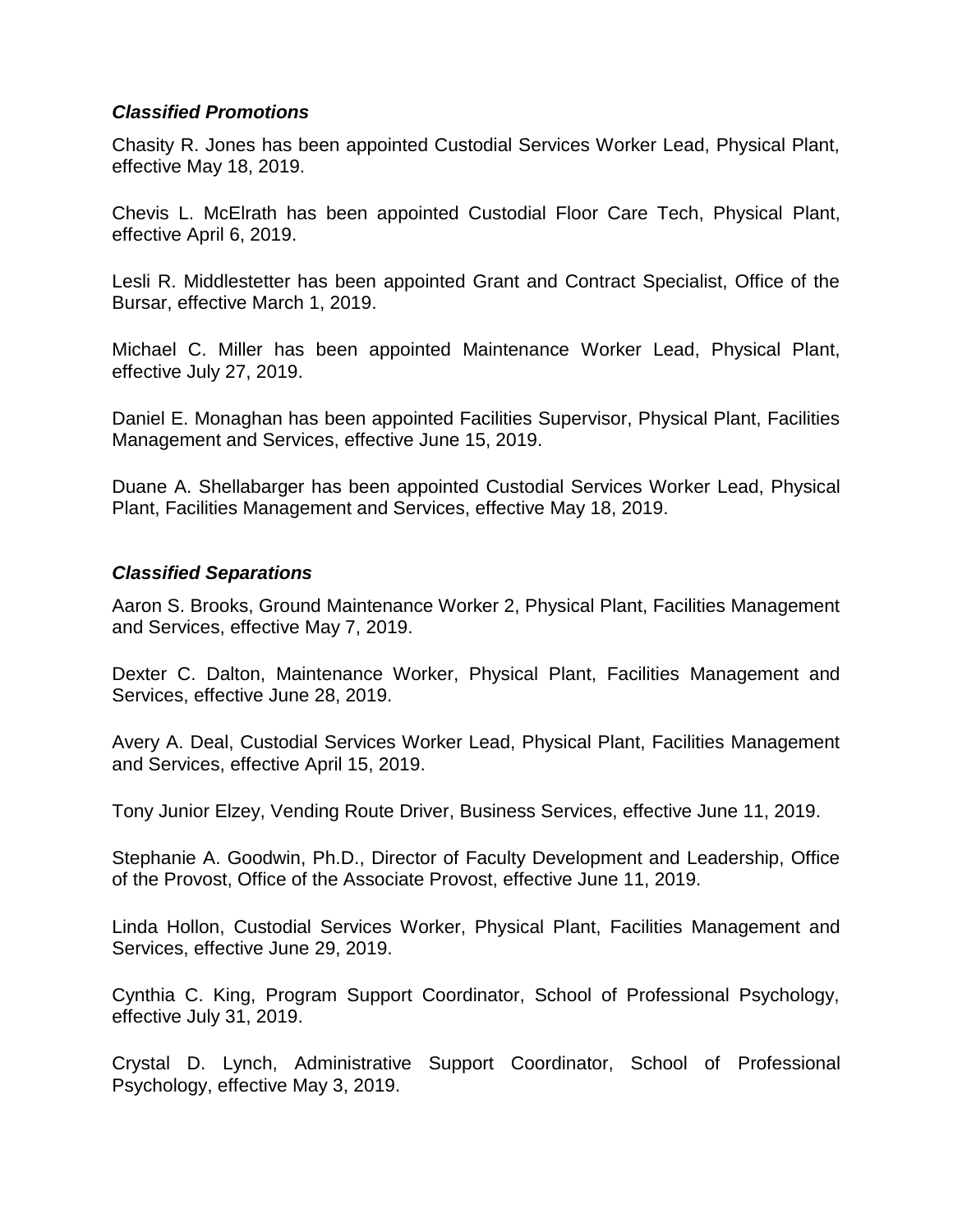Kathleen Marie Maul, Account Clerk 3, Office of the Bursar, effective January 31, 2019.

Cynthia Diane Osburn, Custodial Services Worker, Physical Plant, Facilities Management and Services, effective July 6, 2019.

Timothy D. Rainey, Custodial Floor Care Tech, Physical Plant, Facilities Management and Services, effective July 17, 2019.

Dixie Lee Shafner, Administrative Specialist, Mathematics and Statistics, College of Science and Mathematics, effective April 19, 2019.

Roger Walters, Stationary Engineer, Theatre Arts, College of Liberal Arts, effective April 30, 2019.

James M. Webb, Recycling Coordinator, Physical Plant, Facilities Management and Services, effective June 28, 2019.

Dorcas Wilcox, Student Health Benefits Coordinator, Student Affairs and Admissions, Boonshoft School of Medicine, effective June 30, 2019.

Joseph A. Zeolla, Grounds Maintenance Worker Lead, Physical Plant, Facilities Management and Services, effective April 12, 2019.

### **RESOLUTION 20-**

RESOLVED that the academic and administrative appointments, changes, retirements, departmental reporting, resignations and terminations submitted to this meeting be, and the same hereby are approved.

Mr. Fitzpatrick: I offer this Motion. Do I have a Second: Roll Call Vote:

### **C. Report of Investments**

Since the last Board meeting, the investments report for July 2019 has been received. These reports have been distributed to the trustees and will be filed with the official Board of Trustees' records.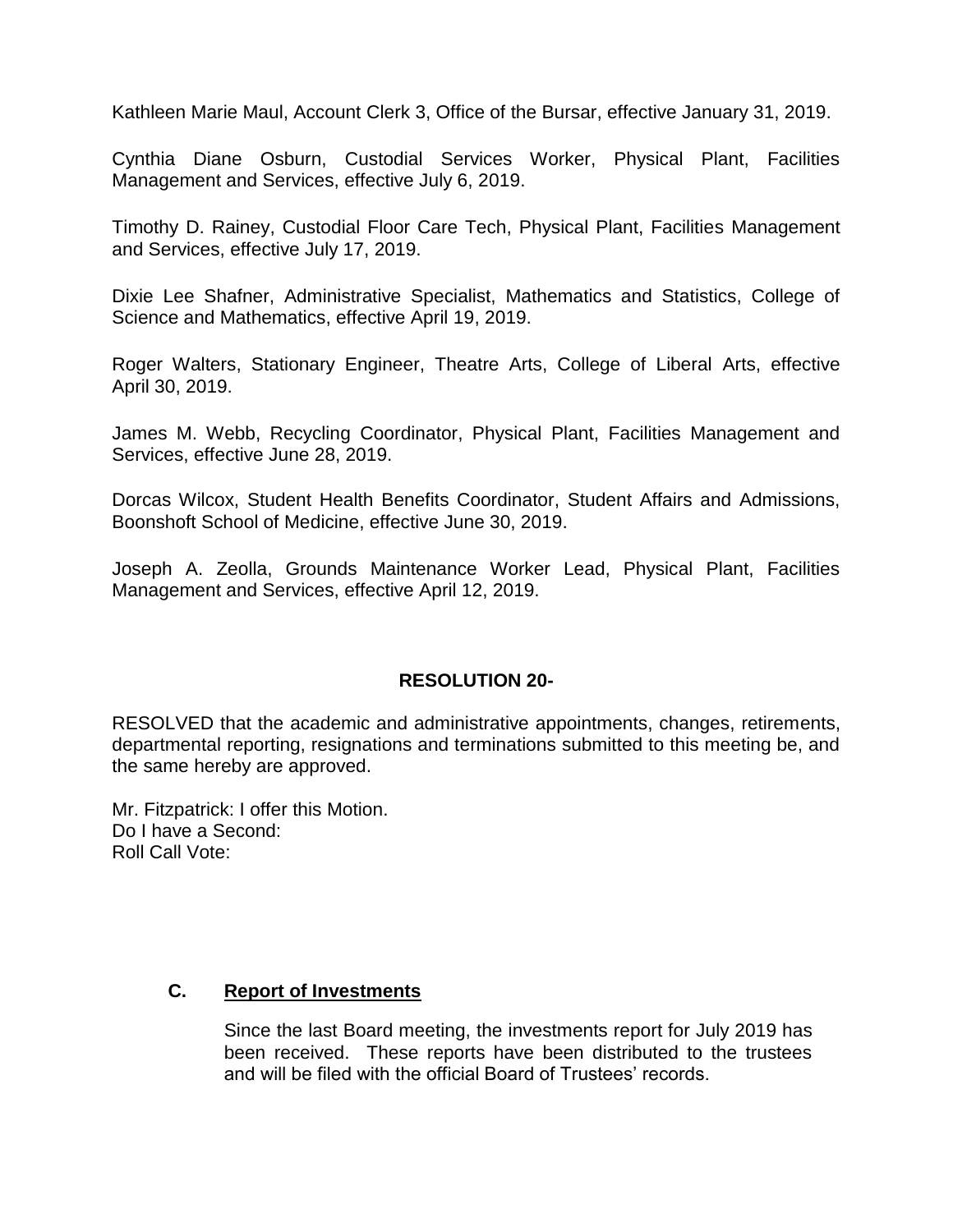### **D. Ratification of Contracts and Grants**

Wright State University ended its fiscal year 2019 with a total of \$92,817,133 in external funding representing 345 awards.

Recent funding received by the University includes \$1,106,865 from the Department of Defense, Air Force Office of Scientific Research to Dr. Jaime Ramirez-Vick (Biomedical, Industrial and Human Factors Engineering, CECS), for an equipment award which aims to strengthen the research and education infrastructure capabilities in Materials Science and Engineering.

## **RESOLUTION 20-**

RESOLVED that the contracts and grants submitted to this meeting be, and the same hereby are ratified.

Mr. Fitzpatrick: I offer this Motion: Do I have a Second: Roll Call Vote: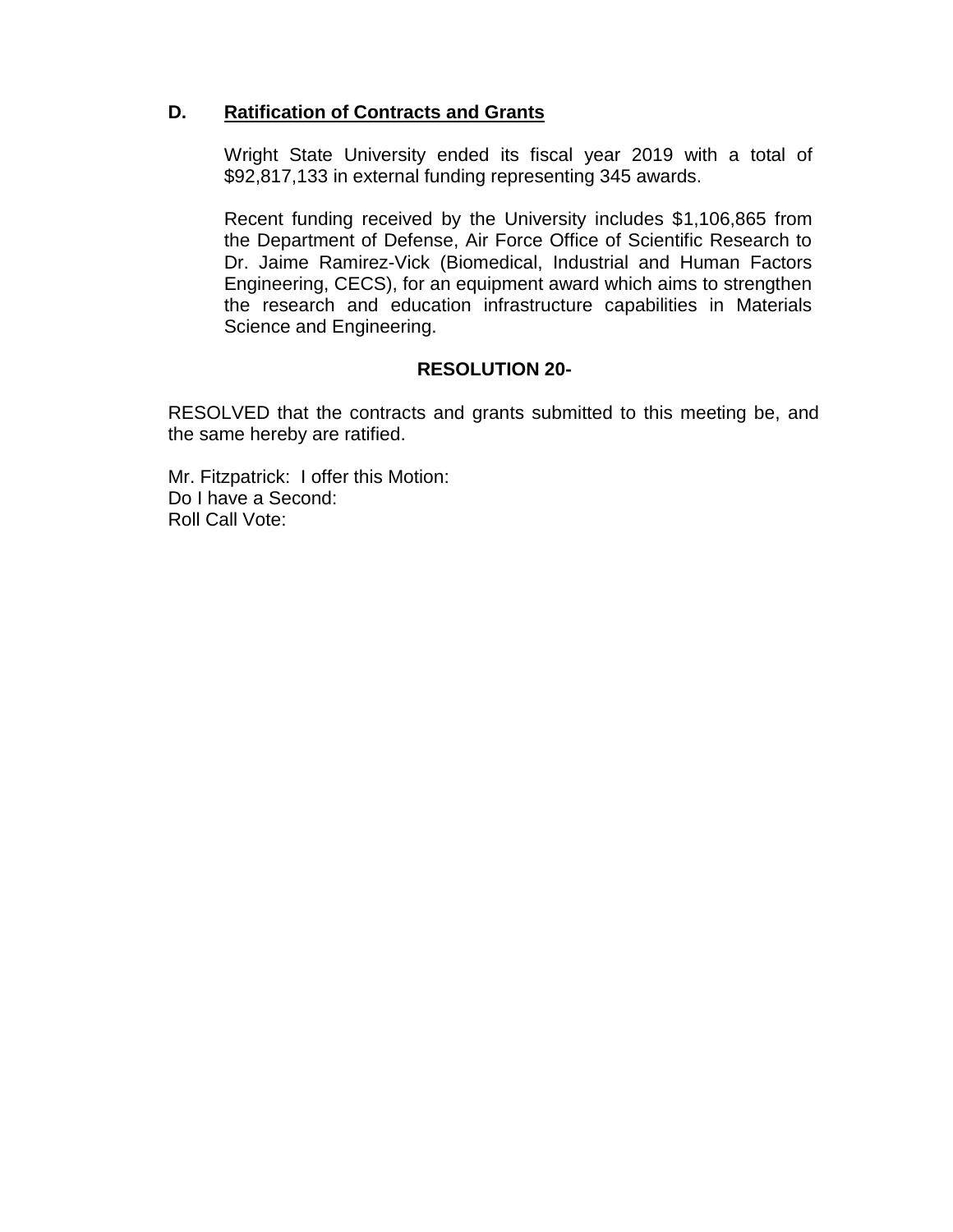## **E. Facility Security Clearance Resolution**

Due to personnel changes, the following resolution to amend Wright State's Facility Security Clearance is before the Board for approval.

#### **RESOLUTION 20-**

WHEREAS, Wright State University wishes to maintain its facility security clearance through the Defense Security Service, and

WHEREAS, those persons occupying the following positions among the officers and officials at Wright State University shall be known as Key Management Personnel (KMP) as described in the National Industrial Security Program Operating Manual:

Dr. Cheryl B. Schrader President

Dr. Susan L. Edwards Provost

Ms. Ellen Reinsch Friese Interim Vice President for Research

WHEREAS, the KMP have been processed, or will be processed, to the level of the facility clearance granted to this institution, as provided for in the aforementioned National Industrial Security Program Operating Manual; and

WHEREAS, the said KMP are hereby delegated all of the Board's duties and responsibilities pertaining to the protection of classified information under classified contracts of the Department of Defense or User Agencies of its Industrial Security Program awarded to Wright State University; and

WHEREAS, the following named members of the Board of Trustees shall not require, shall not have, and can be effectively excluded from access to all classified information in the possession of Wright State University, and do not occupy position that would enable them to affect adversely the policies and practices of Wright State University in the performance of classified contracts for the Department of Defense or User Agencies of its Industrial Security Program, awarded to Wright State University, and need not be processed for a personnel clearance:

Michael Bridges Martin J. Grunder Douglas A. Fecher Bruce Langos Sean Fitzpatrick William W. Montgomery Stephanie E. Green Andrew J. Platt

Altagracia Ramos